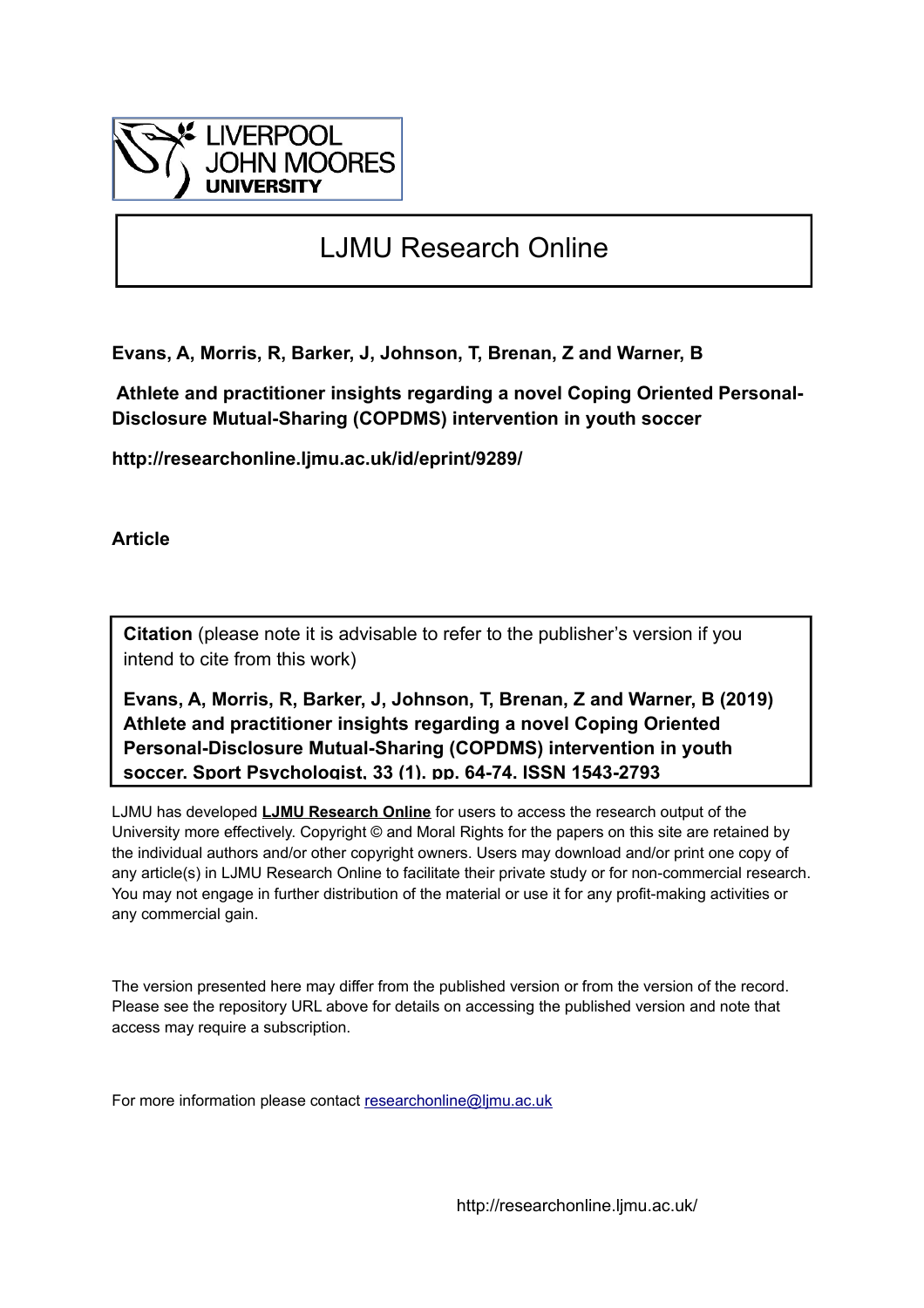| ۰. |     |  |
|----|-----|--|
|    | . . |  |

### **Athlete and practitioner insights regarding a novel Coping Oriented Personal-**

### **Disclosure Mutual-Sharing (COPDMS) intervention in youth soccer**

 Personal-Disclosure Mutual-Sharing (PDMS) is a communication-based intervention where individuals publicly disclose previously unknown personal stories and/or information to members of their group or team (Evans, Slater, Turner, & Barker, 2013). The notion of PDMS originates from counseling settings where a client consciously and verbally presents a situation or issue to a practitioner with the hope of gaining resolution through interpersonal interaction (Holt & Dunn, 2006). Within group or team settings, the process of personal- disclosure underpinned by mutual-sharing has been found to nurture empathy because group or team members are provided with a greater understanding of each other's personal experiences (Dryden, 2006). PDMS would therefore appear to influence psychological outcomes through mechanisms underpinning person-centered counseling approaches (e.g., Person-Centered Therapy; see Rogers, 1951) where teamwork between a client and practitioner is deemed therapeutic (Dryden, 2006).

15 PDMS was introduced into sport as an approach to team-building (Dunn & Holt, 2004) with researchers initially administering Relationship Oriented PDMS (ROPDMS) to athletes. During ROPDMS, athletes share personal stories and/or information to increase understanding and relationships between group or team members (Dryden, 2006). Early research indicated that ROPDMS with 27 male intercollegiate ice hockey athletes (Dunn & Holt, 2004) and 15 female soccer athletes (Holt & Dunn, 2006) enhanced a range of outcomes including understanding of the self and others, cohesion, and confidence. 22 Quantitatively, ROPDMS has been found to significantly increase social identities in a team 23 of 15 elite youth academy cricketers (Barker, Evans, Coffee, Slater, & McCarthy, 2014) and the value youth academy cricketers and soccer athletes place on friendships within their team (Barker et al., 2014; Evans et al., 2013). In Barker et al., athletes also completed Mastery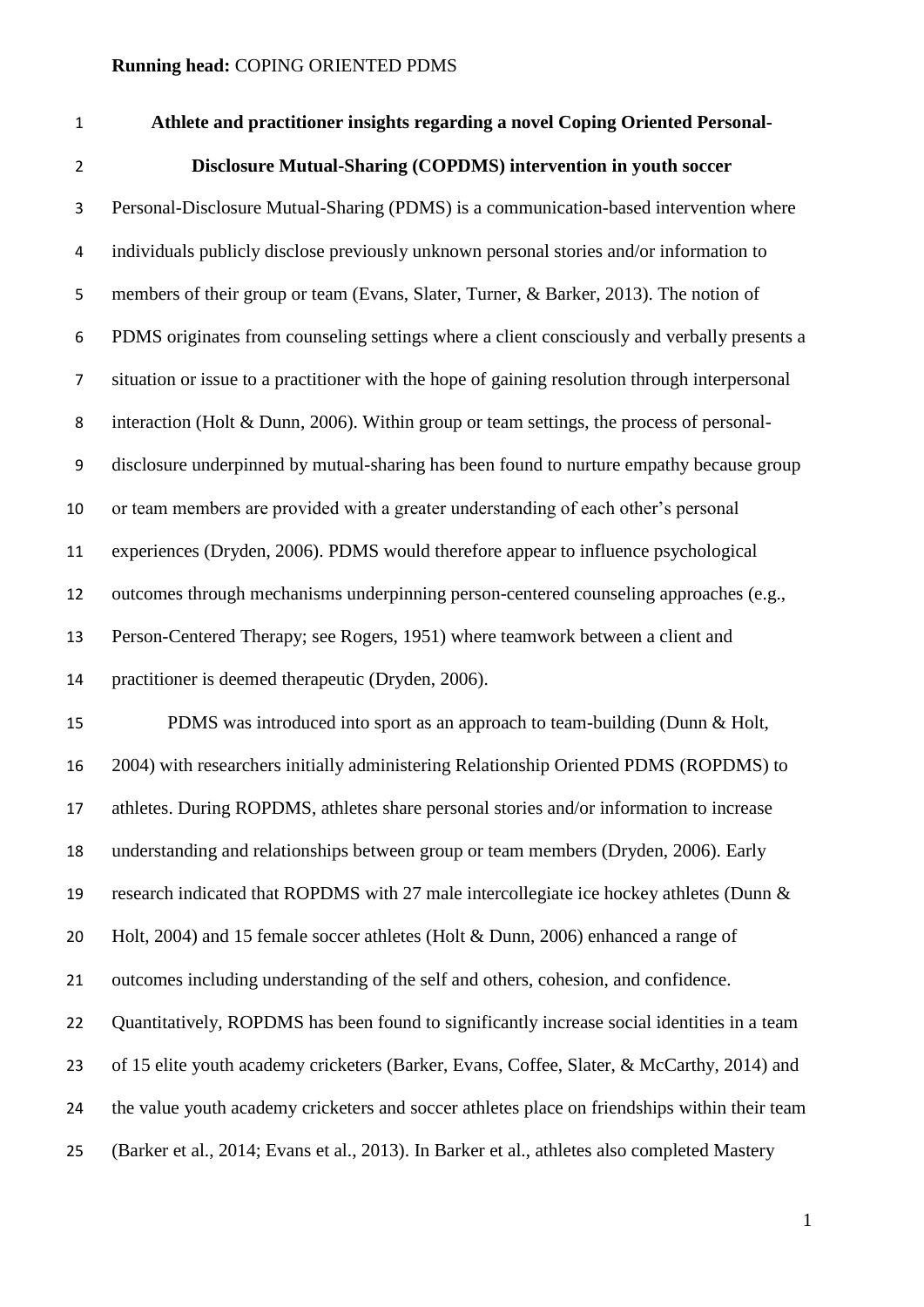Oriented PDMS (MOPDMS) whereby athletes shared personal stories and/or information 2 pertaining to best sporting performance. Data indicated that MOPDMS significantly increased collective efficacy and the value cricketers placed on winning within their team. Most recently, Vertopoulos and Turner (2017) explored the effects of Rational Emotive PDMS (REPDMS) on irrational and rational beliefs in a sample of Greek male adolescent 6 athletes competing in sports such as soccer and tennis. Group one  $(n = 11)$  received four 7 Rational Emotive Behavior Therapy (REBT) education workshops whilst group two  $(n = 9)$  participated in a REPDMS session following the same four REBT education workshops completed by group one. During REPDMS, athletes share a personal experience where they adopted rational or irrational thinking and explain emotional and behavioral responses. Participants who completed REPDMS following initial REBT education reported further reductions in irrational beliefs and enhanced rational beliefs over and above participants who received REBT education alone. Overall, research to date appears to suggest that PDMS sessions have the potential to manipulate outcomes aligned to the form of PDMS administered. For example, participating in MOPDMS involves reflecting on past performance accomplishments, receiving verbal persuasion information, and vicariously experiencing sporting success through the personal stories of others (Barker et al.) which are all antecedents of collective efficacy (Bandura, 1997). A host of other important outcomes (e.g., coping) have yet to be assessed in PDMS research which suggests that other forms of PDMS are likely to exist beyond those documented in extant literature. Presently, PDMS has been administered in a variety of settings which implies that PDMS is a flexible intervention. To illustrate, PDMS sessions have been delivered at national

tournaments (Dunn & Holt, 2004; Holt & Dunn, 2006), immediately before an important

- competition (Windsor, Barker, & McCarthy, 2011), during a pre-season tour (Barker et al.,
- 25 2014), and during a competitive season (Evans et al., 2013). The flexibility of PDMS implies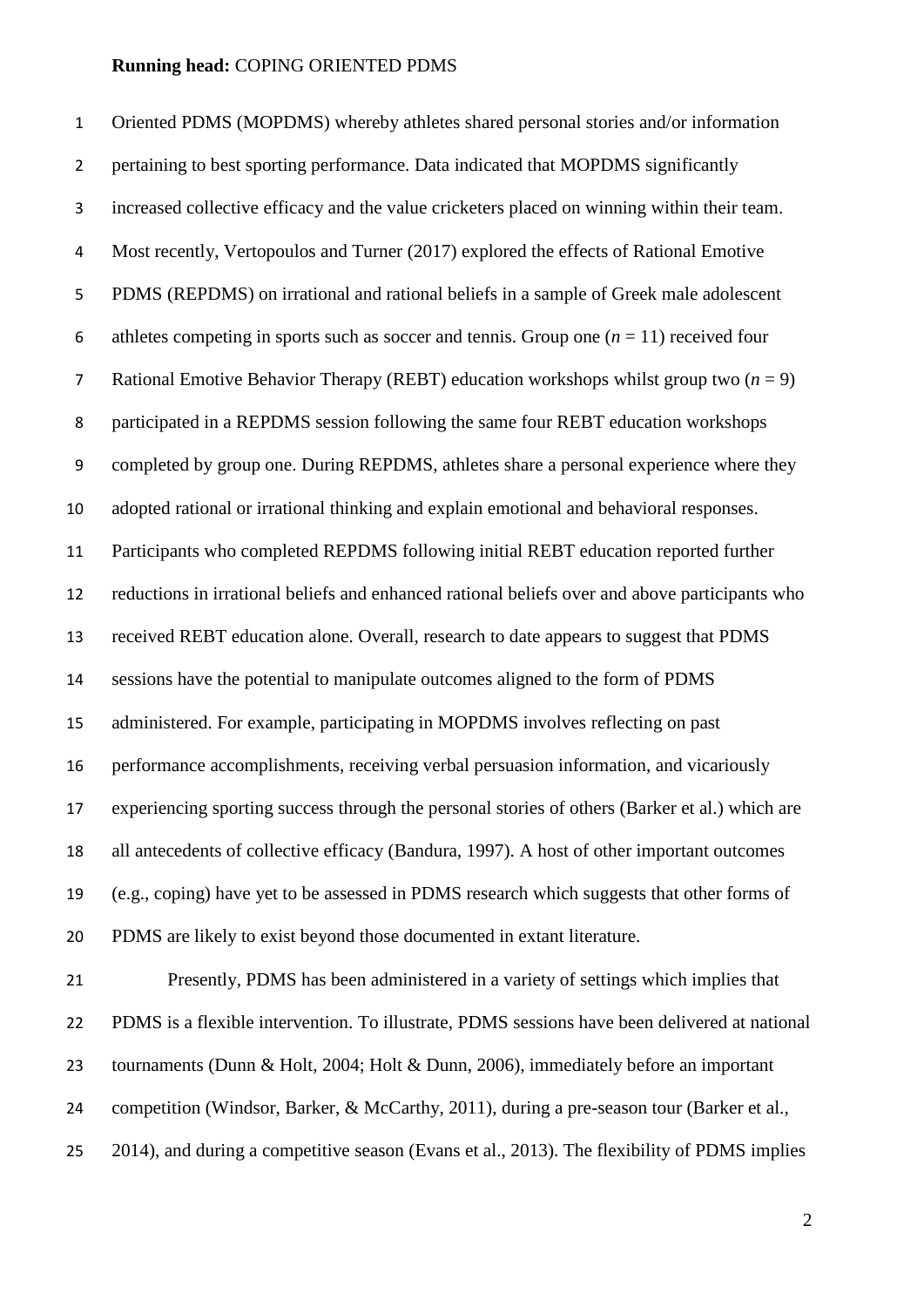that PDMS could be used with a variety of athlete cases and for a range of different scenarios in sport. A scenario common in sports such as soccer is the prospect athletes face of either being released from an organization or being awarded a senior professional contract. Moving from youth to senior sport represents the youth-to-senior transition which is considered the most difficult change athletes face during their career (Stambulova, Alfermann, Statler, & Côté, 2009) because the transition may endure for 1-4 years (Finn & McKenna, 2010). According to the Athletic Career Transition Model (ACTM, Stambulova, 2003), the youth-to- senior transition is also difficult because transition represents a complex process involving several demands, barriers, coping resources, outcomes, and long-term consequences. For example, Pummell, Harwood, and Lavallee (2008) revealed that the main sources of stress for 10 transitioning young event riders stemmed from a host of transition-related pressures (e.g., living-up to expectations), institutional issues/lack of support (e.g., lack of teacher understanding), and sport career/lifestyle pressures (e.g., school tests clashing with competitive season). Pummell et al. (2008) also found that resources (e.g., motivation for the transition) influenced transitional experiences. Notably, the ACTM (Stambulova, 2003) posits that a number of internal and external factors (e.g., insufficient preparation) can impede transition. Perhaps increasing awareness of demand and resource appraisals relating to the youth-to-senior transition through a novel Coping Oriented form of PDMS (COPDMS) could help athletes prepare for gaining a professional contract (making the transition) or being released from an organization altogether (failing to make the transition). Theoretically, the Cognitive Appraisal paradigm (see Lazarus, 1999) asserts that emotion and behaviour depend on how individuals evaluate the relevance of encounters with their environment (primary appraisal) and subsequent coping potential (secondary appraisal). Similarly, the Theory of Challenge and Threat States in Athletes (the TCTSA; see Jones,

Meijen, McCarthy, & Sheffield, 2009) proposes that the balance between demand and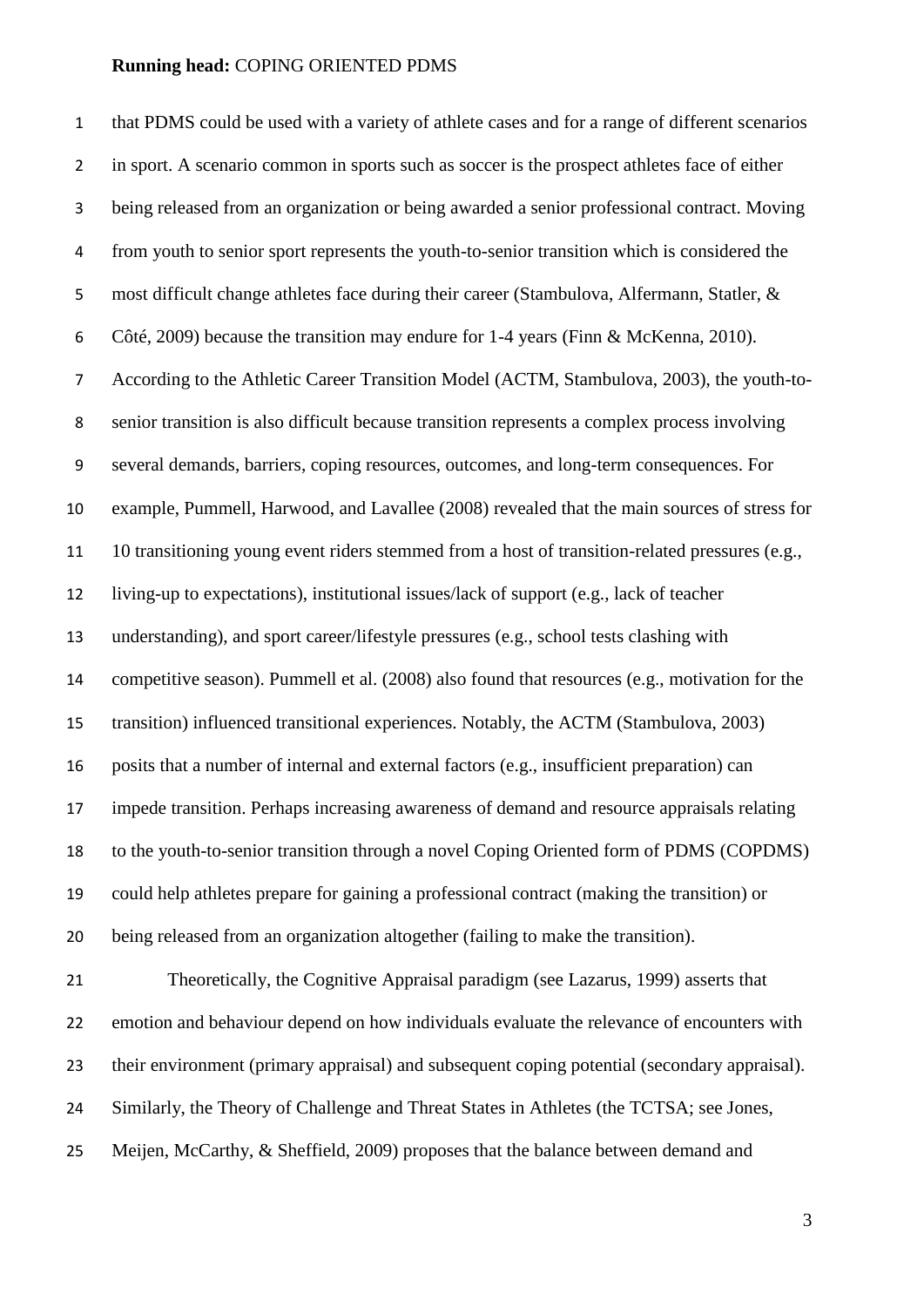resource appraisals determines emotional, physiological, and performance outcomes. Akin to such models of stress appraisal, the ACTM (Stambulova, 2003) asserts that coping with transitional demands stems from a dynamic balance between transitional barriers and available resources/support mechanisms. Successful (or adaptive) transitions are made when resources meet or exceed transitional demands whilst unsuccessful (or maladaptive) transitions are made when demands exceed resources. Drawing on stress appraisal models and the ACTM, increasing athlete-awareness of demand and resource appraisals through COPDMS could develop an athlete's coping potential for future events by enabling an athlete to meet or exceed associated situational demands (Jones et al.). To help prepare for scenarios such as within-career transitions, literature would suggest that athletes can employ anticipatory, preventative, or proactive coping strategies (Aspinwall & Taylor, 1997). Such future-oriented coping strategies are considered beneficial because athletes make deliberate efforts to prevent future stressors from occurring or modify 14 the form of a stressor to reduce its potential negative impact (Aspinwall & Taylor, 1997). Research has indeed revealed that 33 female adolescent netball athletes identified the importance of future-oriented coping (e.g., planning ahead) in the effective management of stressors and the attainment of personal goals (Devonport, Lane, & Biscomb, 2013). Yet Tamminen and Holt (2010) found that female basketball athletes were typically more reactive in their coping efforts over the course of a season. During reactive coping, athletes attempt to deal with a stressful encounter that has already happened or is happening concurrently rather than one that will be experienced in the near future (Devonport et al., 2013). Perhaps athletes rely on reactive coping when they struggle to anticipate potential stressors. For instance, McDonough et al. (2013) found that a sample of 8 adolescent swimmers only anticipated 24 23% of the stressors they encountered across a season whilst accurately anticipating coping strategies they would use 21% of the time. Without sufficient information, athletes would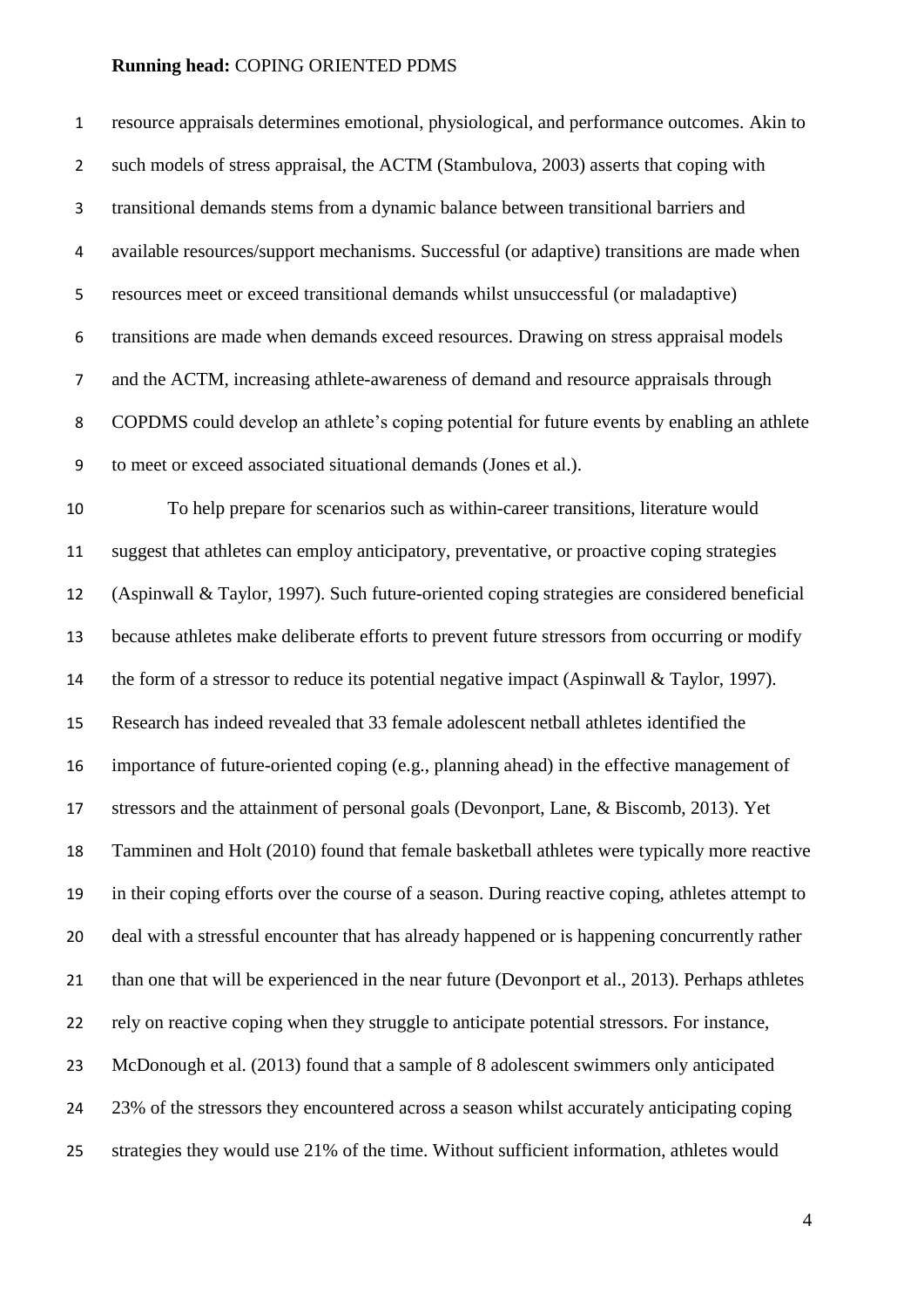struggle to formulate expectations about stressors which would compromise subsequent future-oriented coping efforts. In some instances, athletes might not even anticipate stressors at all and may therefore not perceive a need to engage in future-oriented coping (McDonough et al.). Several future-oriented coping strategies are typically associated with effective coping including planning, rationalizing, reappraizing, seeking social support, and optimizing emotions (Devonport et al.; Nicholls, Holt, & Polman, 2005; Nicholls, Holt, Polman, & Bloomfield, 2006). Strategies typically associated with ineffective coping include avoidance (Holt, Berg, & Tamminen, 2007) and negative thinking (Nicholls et al., 2006). Avoidance coping strategies are generally considered maladaptive because athletes make no attempts to confront or manage stressful experiences (McDonough et al.). We therefore propose that COPDMS can encourage athletes to mutually-share information about a stressful encounter that would help to develop future-oriented coping strategies.

 The aim of this paper is to provide athlete and practitioner insights regarding a novel COPDMS intervention in a youth soccer context. The value of athlete and practitioner insights in applied practice is that they can provide information regarding the nuances and idiosyncrasies of interventions and their delivery procedures which enable refinement and future development (Barker, McCarthy, Jones, & Moran, 2011). In this paper, we present detail around our case, our COPDMS intervention, demand and resource appraisals communicated during our COPDMS session, athlete and practitioner insights, applied implications, limitations, and future researcher recommendations. Specifically, this paper seeks to contribute to professional practice and PDMS literatures by providing critical insights that assist practitioners in developing and delivering their own bespoke PDMS interventions to suit scenarios and needs applicable to athlete cases.

### **Case Information**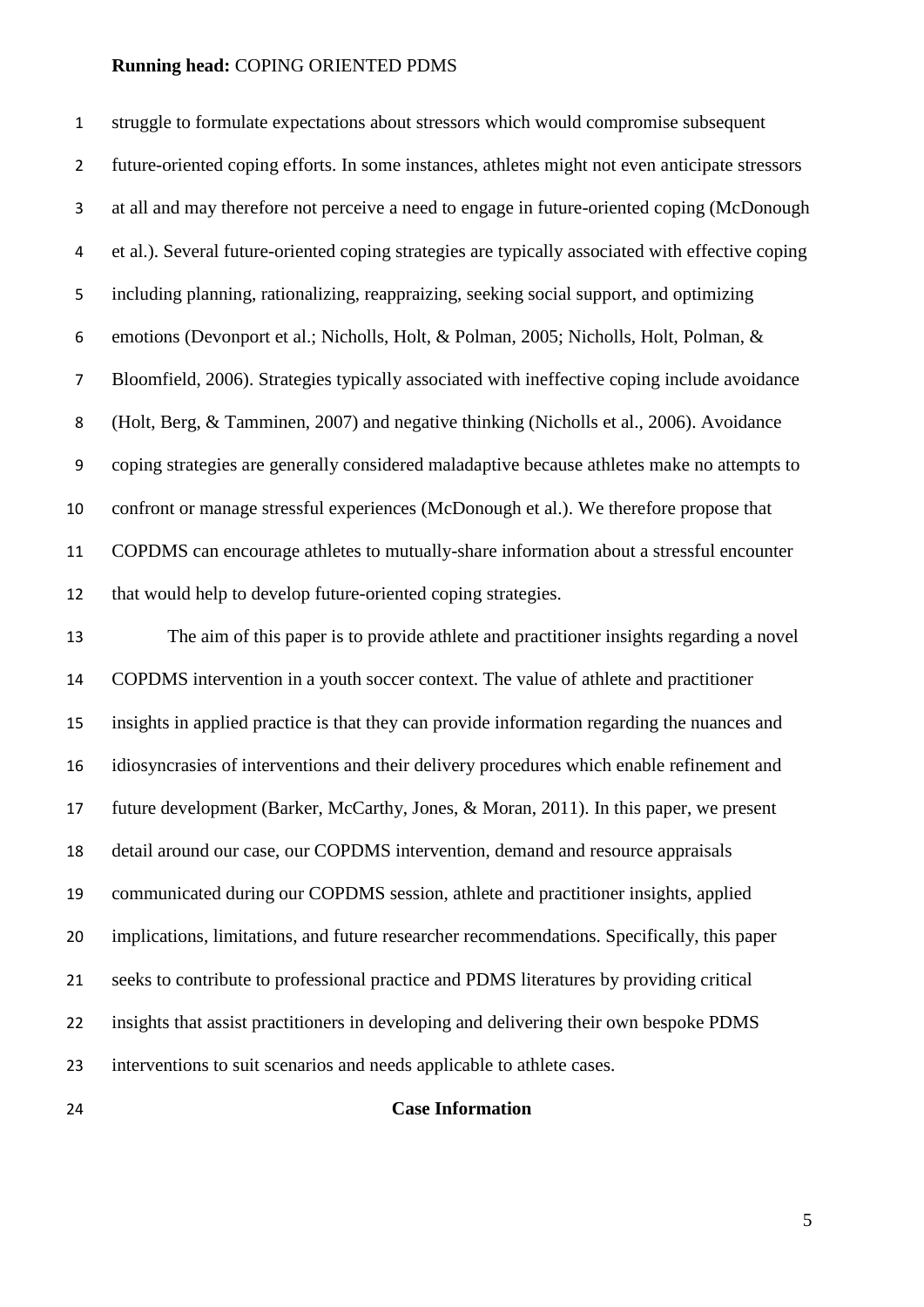Our case comprised 18 elite male youth academy soccer athletes (*M*age = 17.29 ± .73 years) who belonged to the same Category One professional soccer academy in England. At Under 16s level, a soccer academy athlete in England can be awarded a two-year scholarship contract which confirms they have achieved an appropriate standard to represent the Under 18s (U18s) team (Harwood, Drew, & Knight, 2010). Athletes were either in the first (*n* = 8) 6 or second year  $(n = 10)$  of their scholarship contract and predominantly competed in their U18s team. A range of ethnic backgrounds were represented including White British, White European, and Black African. All positions in a soccer team were also represented including 9 goalkeepers  $(n = 2)$ , defenders  $(n = 5)$ , midfielders  $(n = 8)$ , and forwards  $(n = 3)$ . During March 2015, second year scholars were to be informed by coaches whether they would be awarded a professional contract or would be released from their soccer academy at the end of their scholarship contract. Decisions about professional contracts for first year scholars were more likely to occur at the end of their scholarship contract during March 2016. We therefore developed and delivered a novel COPDMS intervention for our case given athletes were approaching a period in their career that would require significant coping potential to succeed (Finn & McKenna, 2010).

 Institutional ethical approval and informed consent from the soccer academy were gained prior to the intervention. Athletes volunteered their participation by signing an informed consent sheet. Here, athletes agreed to waiving their right to anonymity and confidentiality given they were participating in a communication-based intervention. Athletes also agreed with the COPDMS session being video-recorded to enable the production of CD copies of the COPDMS session for subsequent reflection.

 Prior to implementing our COPDMS intervention, we sought to confirm the suitability of doing PDMS. First, we ascertained potential public speaking anxiety among our athletes given public speaking is a common social phobia in youth populations (Furmark et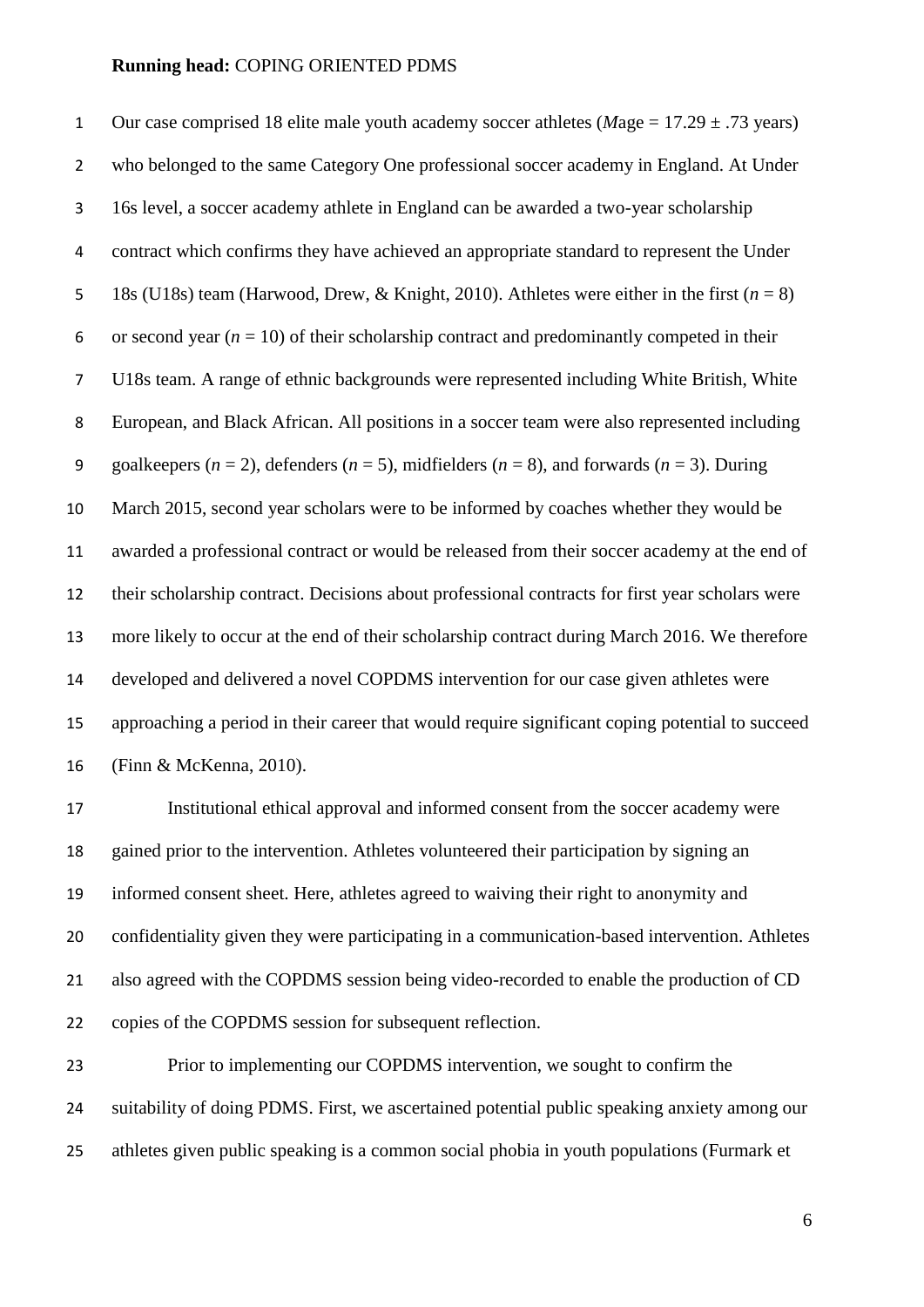al., 1999). The Educational Welfare Officer at the soccer club explained that athletes regularly engaged in public speaking activities during personal and athletic development workshops. Second, our athletes shared a common goal of attaining a professional contract. We appreciated there was the potential for our athletes to be reluctant to disclose information through COPDMS due to viewing other team members as rivals and threats to achieving their own professional contract. Across our COPDMS intervention, we therefore framed COPDMS as a strategy that would assist each athlete's development by promoting key demand and resource appraisals central to coping that may otherwise remain unknown. Third, we agreed that COPDMS would enable athletes to hear the thoughts and feelings of other athletes undergoing similar experiences. Dryden (2006) suggested that collaborative personal- disclosure underpinned by mutual-sharing can encourage empathetic understanding due to individuals sharing similar experiences. Empathetic understanding has been posited to underpin the emergence of personal motives, morals, beliefs, and attitudes (Ribner, 1974) which we aimed to achieve through COPDMS. We also deemed that empathetic understanding between practitioners and athletes would have been limited in one-to-one intervention because we were not nor ever had been soccer academy athletes striving for a professional contract. Similar to Evans et al. (2013), we echoed a person-centred counselling approach whereby COPDMS was planned with our athletes at the forefront of our thinking.

#### **Intervention Design**

 Based on Windsor et al. (2011), the first author led the delivery of the COPDMS intervention due to possessing relevant professional qualifications. Specifically, the first author was a BASES Accredited Sport Scientist (in Psychology) and Chartered Scientist. The fourth, fifth, and sixth authors held no sport psychology accreditations and therefore contributed to developing and delivering the intervention under the first author's supervision. Only the fourth author worked at the soccer club as a part-time performance analyst.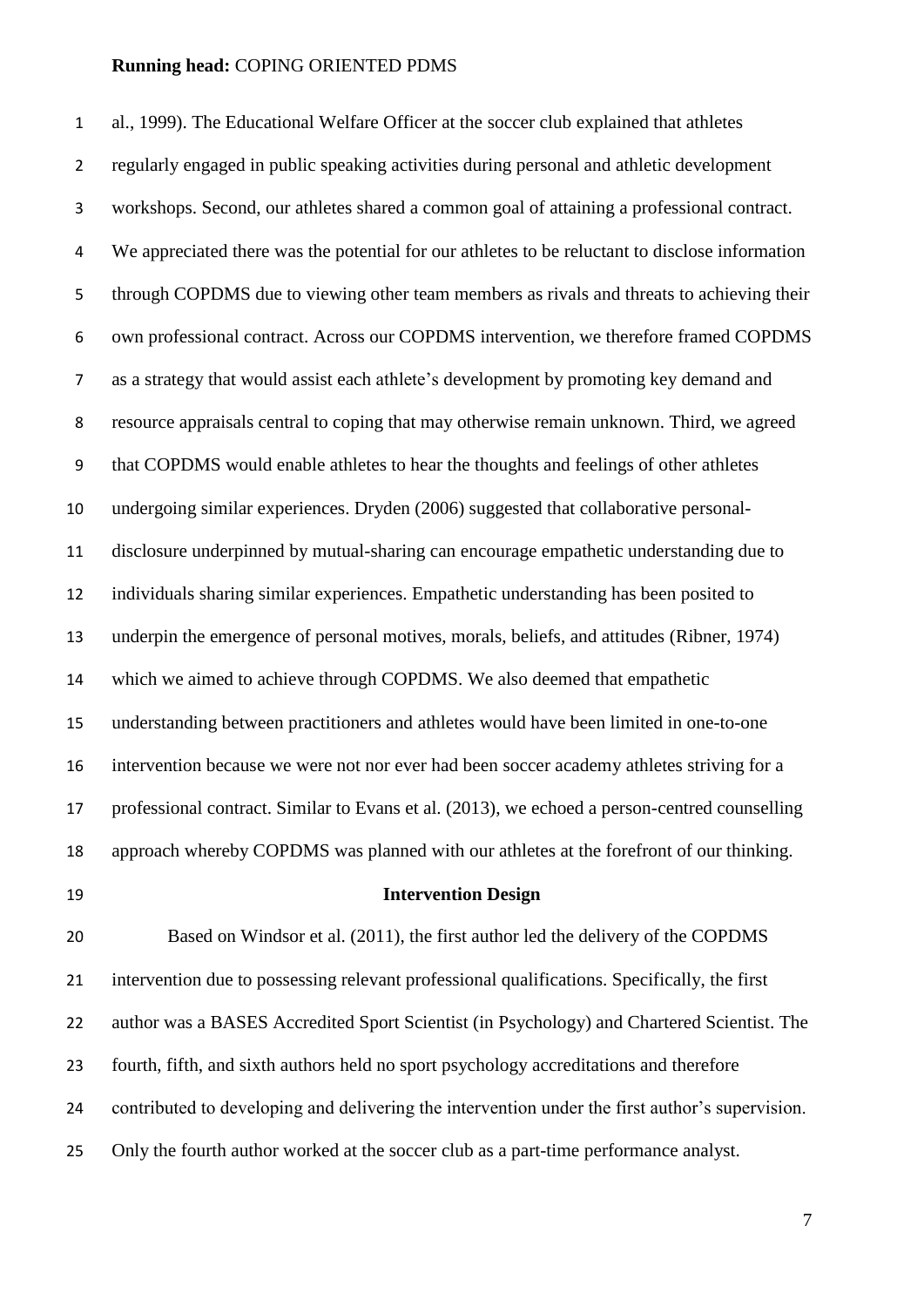Similar to Evans et al. (2013), we began our COPDMS intervention with an initial sport psychology education session (week 1) so the first, fifth, and sixth authors could build some rapport with athletes. We were not concerned about the lack of rapport between these authors and athletes prior to our COPDMS session since limited rapport between practitioners and athletes does not impede the quality of information shared during PDMS sessions (Evans et al.). This initial education session was also deemed necessary as our athletes were receiving psychological support that was not wholly sport-specific. Based on Windsor et al. (2011), we included a subsequent session (week 2) where athletes were informed about our COPDMS session. In line with Evans et al., we then gave athletes two weeks to digest information before completing their COPDMS session (week 4), ask questions, and seek any support from the first author, fourth author, and Educational Welfare Officer. Finally, we included a follow-up session following a Christmas break (week 9). Whilst our PDMS session contained a reflection that served as an opportunity for debriefing (Windsor et al.), we wanted to provide opportunity for further reflection to reinforce information emanating from our COPDMS session.

### **COPDMS Intervention**

### **Initial education**

 Our initial sport psychology education session was held in the soccer academy's education room. Athletes discussed sport psychology and the psychological qualities of elite and successful soccer athletes. Myths about sport psychology were dispelled before the role of a sport psychologist was explained. The session concluded with key messages and lasted around 30 minutes.

### **Introduction to COPDMS**

 Athletes were introduced to COPDMS during a second session held in the soccer academy's education room. The Educational Welfare Officer was present to suggest to athletes that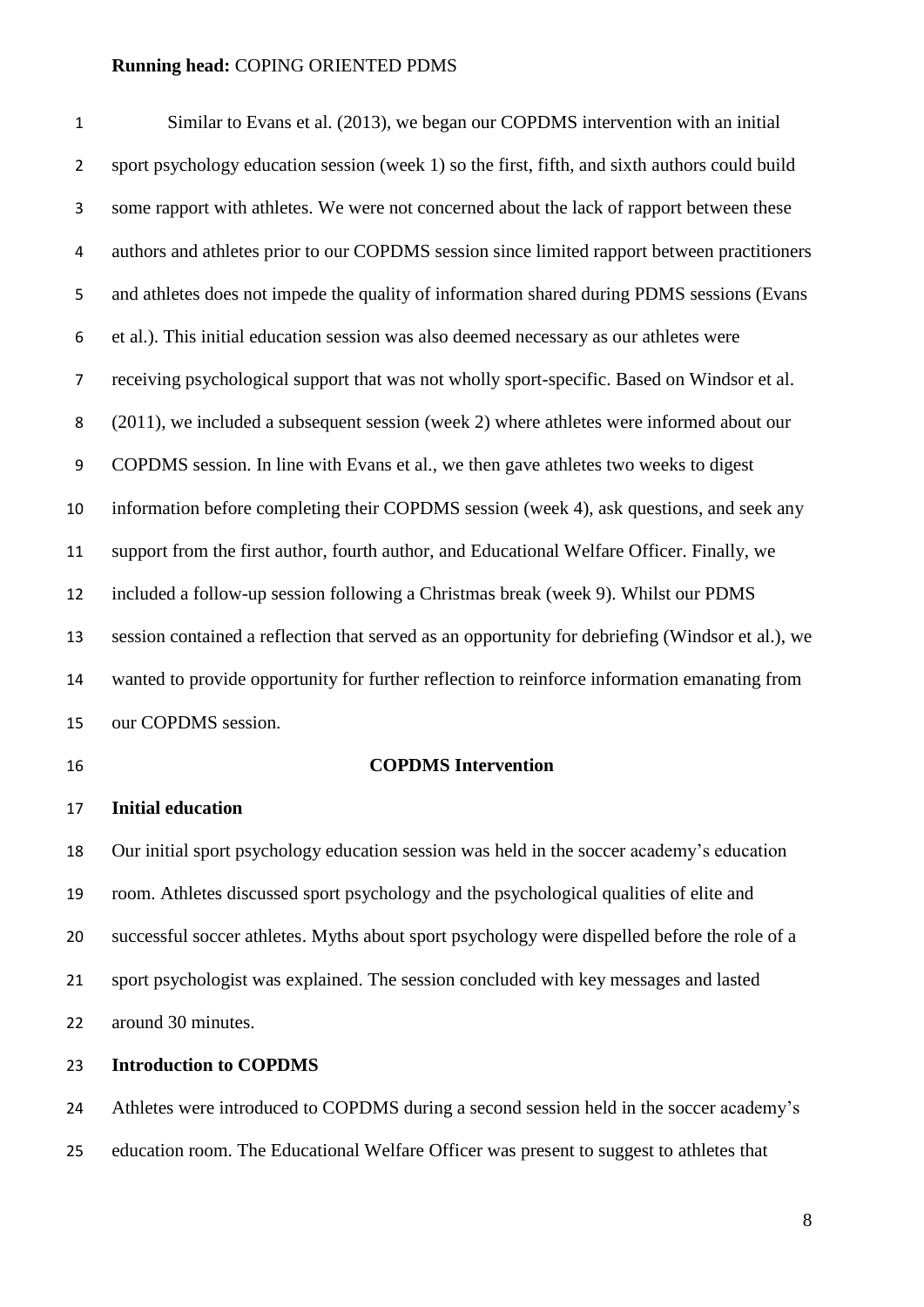COPDMS would be beneficial for their development and not harm their welfare. Including the Educational Welfare Officer was therefore anticipated to help overcome potential resistance to PDMS that athletes have expressed previously (Evans et al., 2013) whilst encouraging active participation (Barker et al., 2014). The session began with a reflection on sport psychology to consolidate knowledge, confirm our presence, and provide further opportunity to develop rapport. Athletes were then handed an A4-sheet of paper containing four instructions and informed that the upcoming COPDMS session would involve preparing and sharing personal stories and/or information aligned to instructions:

 *Instruction 1***.** Within your soccer career you will go through several changes. Provide an *overview of the changes* you have made as a person and as a soccer athlete. What were the demands or challenges associated with the changes you have made? How did you think, feel, and behave before, during, and after the changes you have identified?

 *Instruction 2***.** Describe a change you have made in your soccer career that was *less successful* than you hoped. Explain the demands or challenges associated with the change. Describe any factors (e.g., thoughts, feelings, or behaviors) that you feel contributed to the change being less successful than you anticipated.

 *Instruction 3***.** Describe a *highly successful* change you have made in your soccer career. Explain the demands or challenges associated with the change. Describe any factors (e.g., thoughts, feelings, or behaviors) that you feel contributed to the change being highly successful.

 *Instruction 4***.** Describe the next *upcoming change* you want to make in your soccer career. What have you learnt from all the previous changes you have discussed that could help make the upcoming change a successful one for you?

 Instructions were developed by all authors in line with theories of stress appraisal and coping (e.g., the TCTSA; Jones et al., 2009) and asked athletes to cognitively appraise events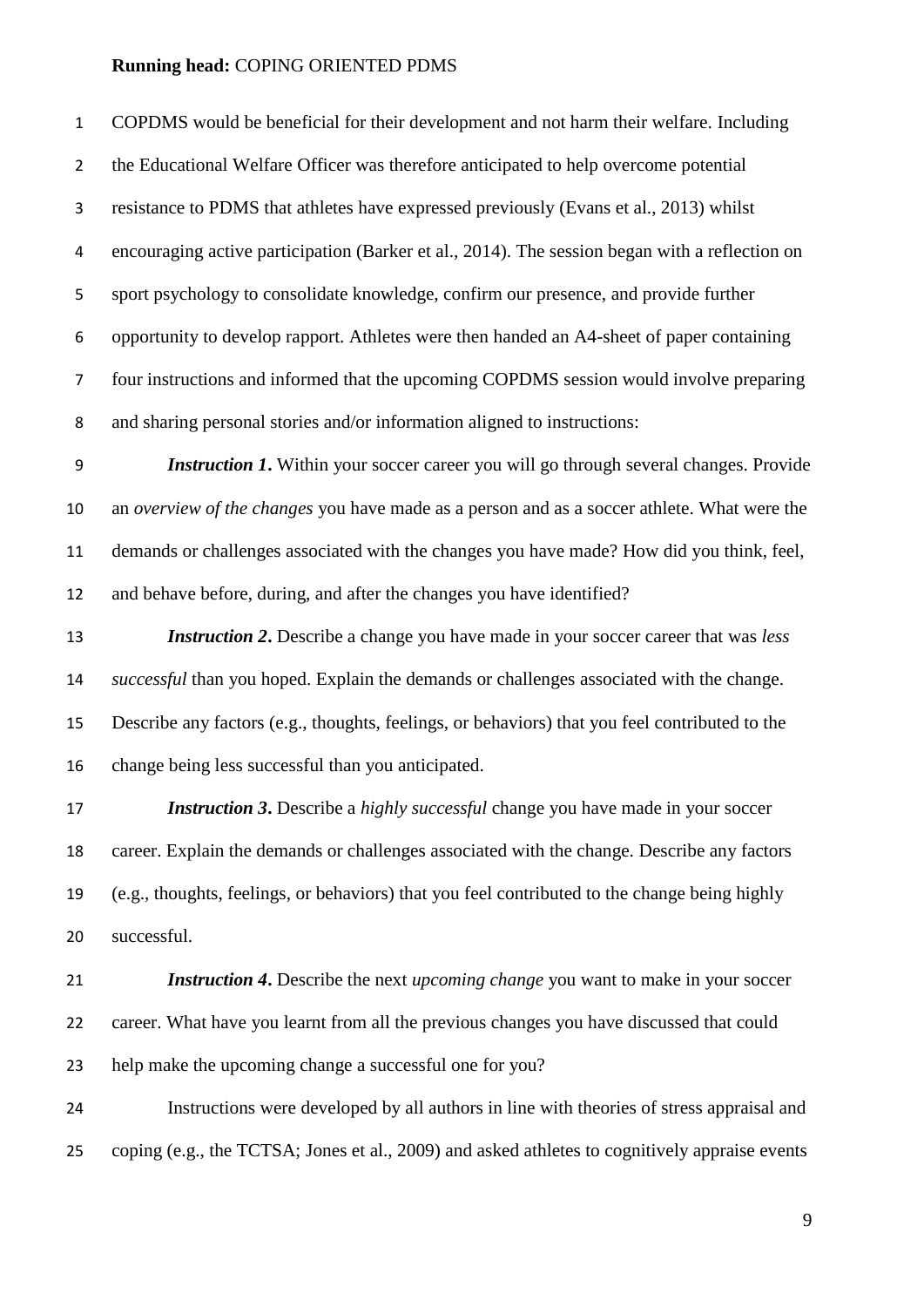in life and soccer (primary appraisal) and describe their coping potential (secondary appraisal or resource appraisal). Instructions 1, 2, and 3 also prompted athletes to articulate demands associated with events in life and soccer (demand appraisal) and explain how their cognitive appraisal influenced emotion and behavior. Generally, instructions were developed to allow athletes to recognize and articulate the main differences between less successful and highly successful transitions which was anticipated to elucidate key resources that could meet or exceed demands associated with attempting to gain a professional contract or being released from a soccer academy. Instructions were verified by an independent sport psychology researcher/consultant with vast experience of doing PDMS in elite youth soccer. To ensure quality stories were delivered, athletes were advised to be open and honest, provide examples, and answer all parts of each instruction (Windsor et al., 2011). Athletes were also advised to type or hand-write stories to aid delivery. A series of ground rules were then communicated to athletes which formed a PDMS contract between individuals in the room. Establishing ground rules through a PDMS contract is common practice (e.g., Evans et al.) and highlights key ethical and procedural elements that contribute to the potential success of a PDMS intervention (Holt & Dunn, 2006). Our PDMS contract reminded athletes that their awareness of resource appraisals that could assist them when coping with future events would depend on their willingness to disclose information which was expected to further promote task engagement. Our PDMS contract also made athletes aware of the importance of confidentiality and professional conduct given the potentially sensitive nature of information to be disclosed. To further promote professionalism, athletes were advised to prepare for the 22 COPDMS session just like they would prepare for a soccer match. We attempted to ease any concerns about public speaking by explaining that the delivery of a personal story was not a test and information disclosed would not determine decisions about professional contracts. Finally, athletes were encouraged to listen, attend, enjoy, and learn from the experience. The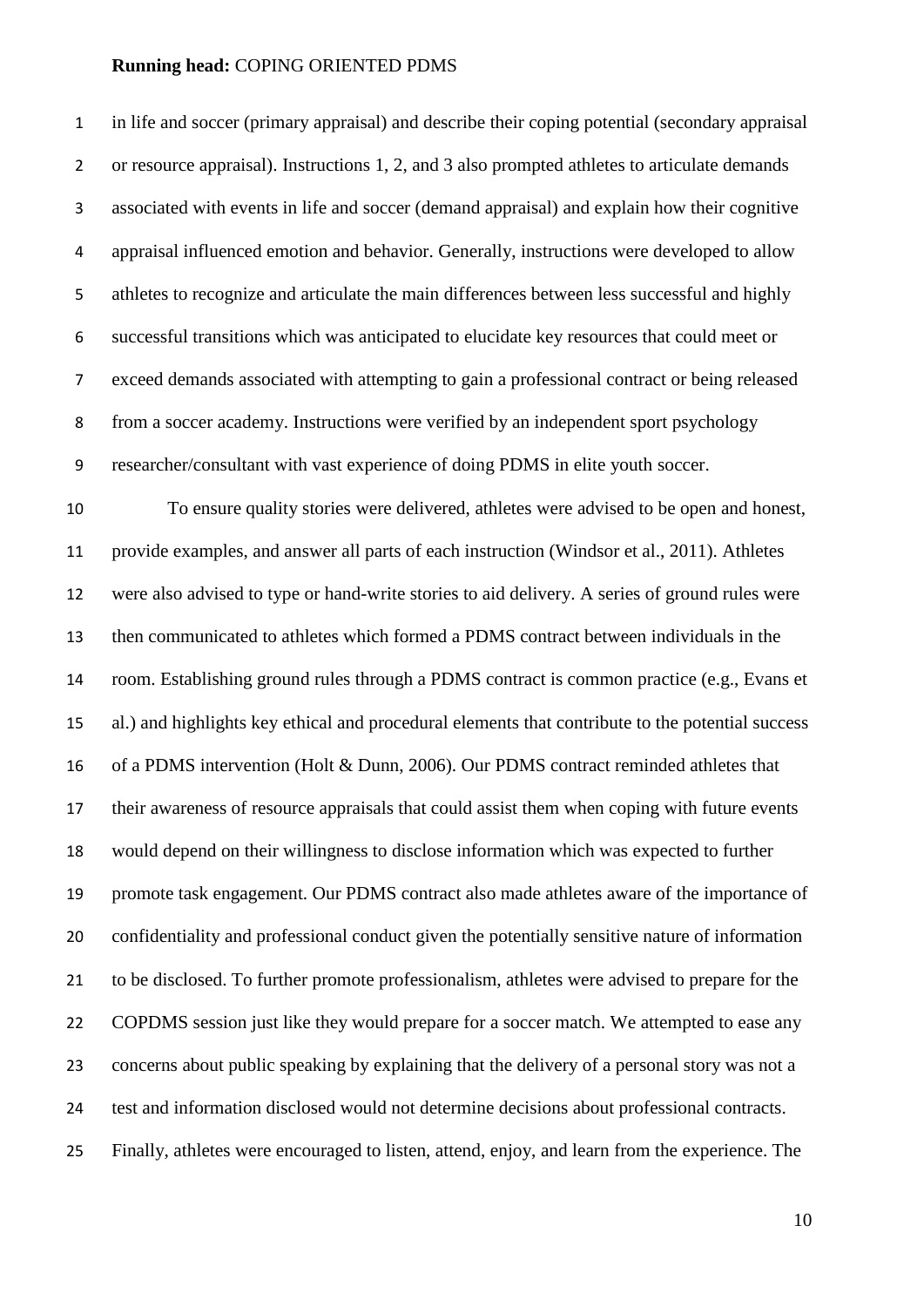session concluded with athletes reflecting on the upcoming COPDMS session and instructions. We were careful not to inform athletes about what to include in their stories so that stories remained personal. There were no obvious signs of resistance from athletes and the session lasted around 50 minutes.

### **The COPDMS session**

 An environment conducive to sharing information was created by arranging chairs in a semi- circle in the soccer academy's education room. Unlike past research (Evans et al., 2013), no coaches were present. Athletes might have disclosed information relating to their coach when talking about demand appraisals or may have been socially desirable in their disclosure in an attempt to influence decisions about professional contracts. We wanted athletes to be open and honest given that honest self-evaluations are paramount to the potential success of PDMS (Dryden, 2006).

 After reinforcing our PDMS contract, a volunteer was invited to initiate the COPDMS session. We explained that each athlete would make their way to the front of the room in turn, share information, and receive a round of applause. After the first disclosure, we attempted to further alleviate any concerns about public speaking by acknowledging the positive reaction of athletes. Similar to past research (Holt & Dunn, 2006), those athletes who shared their personal story towards the beginning of the COPDMS session were thorough in their disclosure which aided engagement and set a precedent for other athletes to follow.

 Half-way through the COPDMS activity, one athlete refused to continue speaking after responding to instruction 1. This athlete still wanted to disclose information but was not confident in doing so during their first attempt. We were mindful not to reprimand the athlete to avoid thwarting self-esteem (Barker et al., 2014). We were also keen to encourage active participation and provide support so we presented our athlete with two options. Option A involved the athlete taking a moment before continuing to deliver information. Option B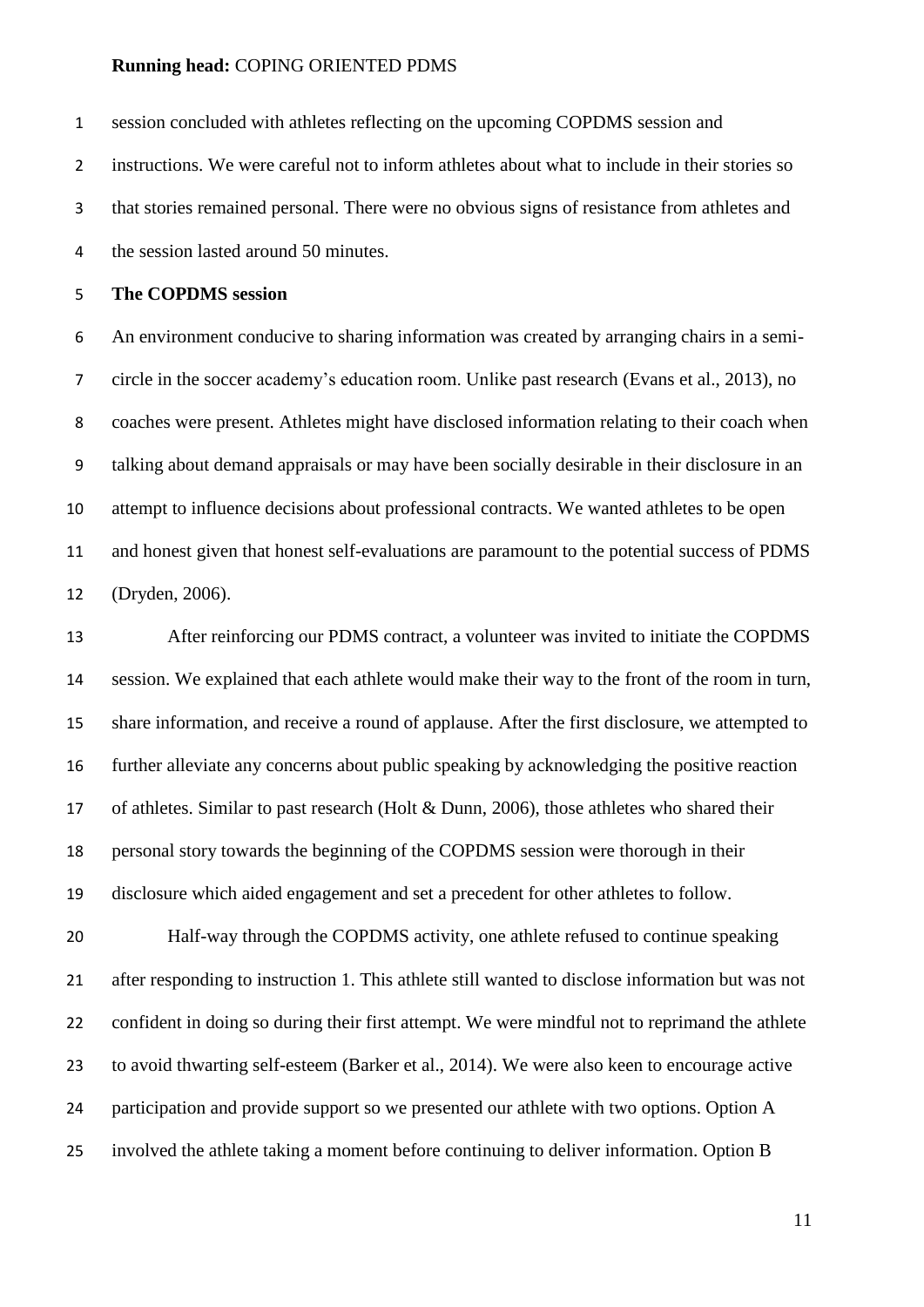involved the athlete continuing to deliver information at the end of the activity (which was duly accepted). Encountering athletes that are initially resistant to disclosing information during PDMS sessions is not uncommon (Evans et al., 2013). Furthermore, Windsor et al. (2011) illustrated that five athletes who did not initially feel comfortable in disclosing information subsequently delivered personal stories spontaneously. We therefore adhered to our athlete's wishes by providing further opportunities for our athlete to disclose information at a time most comfortable for them. At the end of the COPDMS activity, this athlete was invited to continue sharing information but again appeared distressed. Accordingly, we encouraged our athlete to talk about a highly successful transition (prompted by instruction 3) rather than a less successful transition (prompted by instruction 2) which echoed a positive approach to psychology that was anticipated to ease distress (Seligman, Steen, Park, & Peterson, 2005). The athlete valued our invitation but declined to speak further. Our athlete expressed not feeling comfortable in disclosing information but still wanted to remain in the COPDMS session. Indeed, we were mindful not to exclude athletes from our COPDMS session to avoid disrupting team dynamics by ostracising athletes from their team. Moreover, it is likely that listening to teammates can provide useful vicarious information and result in athletes experiencing beneficial outcomes (Bandura, 1997). A follow-up consultation took place between this athlete and the Educational Welfare Officer to provide an opportunity for the athlete to experience catharsis resulting from the recall of a potentially painful memory (Jarvis, 2004).

 Following the final disclosure, athletes were commended for their preparation, openness, effort, and bravery. Time spent sharing information lasted around 35 minutes. The average speaking time per athlete was approximately 120 seconds which is line with previous PDMS sessions (e.g., Evans et al., 2013). A summary of the changes, demands, and resources described within personal stories can be found in Table 1 which emanated from watching the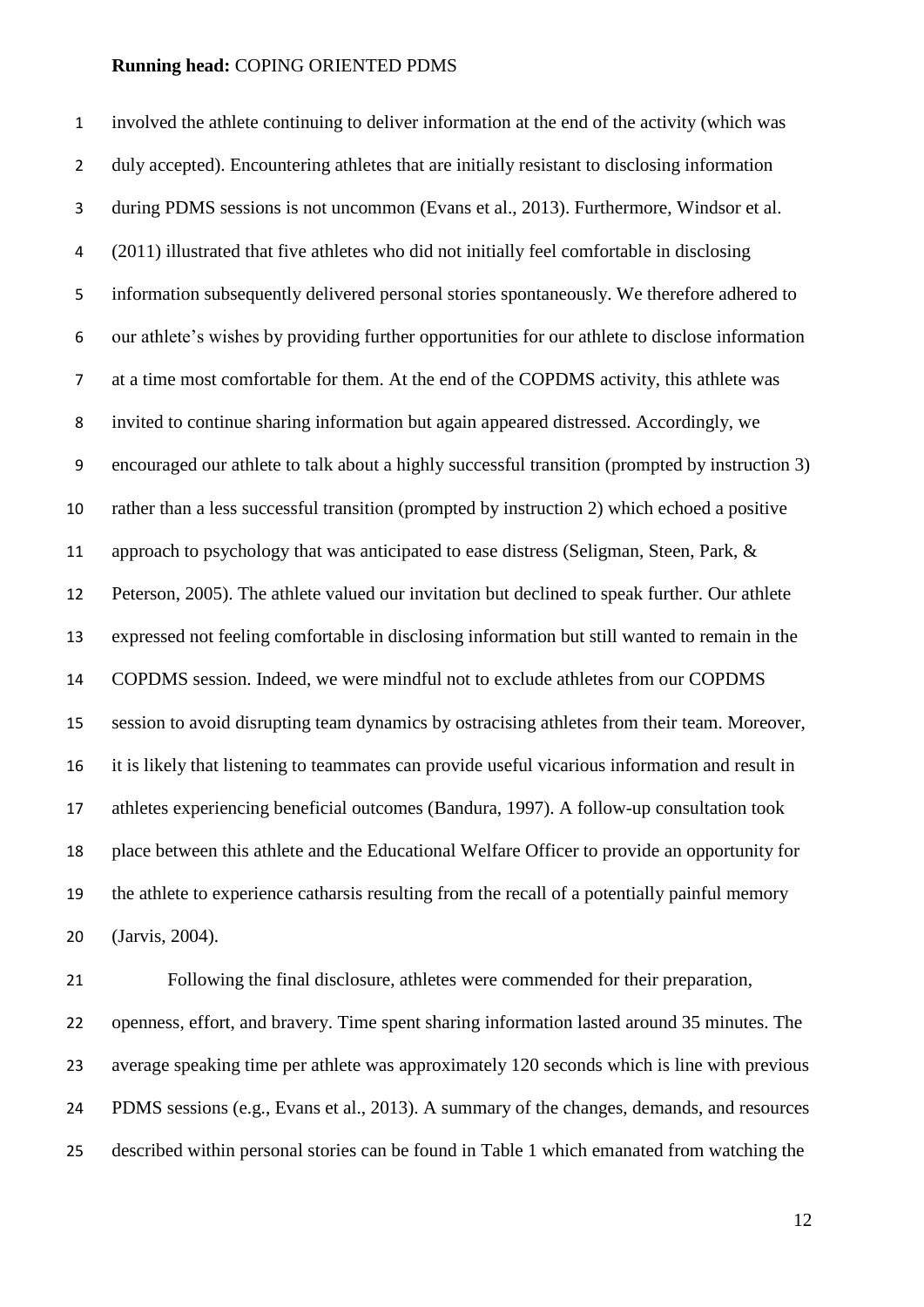video-recorded COPDMS session retrospectively and noting down information. For the remainder of the session, a reflection was held around the information disclosed during the PDMS activity (circa 35 minutes).

**Follow-up**

 Athletes were welcomed into the soccer academy's education room and handed an A4 sheet of paper and a CD copy of the COPDMS session. The A4 sheet of paper included a reminder of the COPDMS activity and guidelines, key information disclosed during the COPDMS session, and an invitation to contact the authors. Athletes discussed the content of the A4 sheet of paper with one another and the first author. The follow-up session lasted around 30 minutes.

### **Demand and resource appraisals communicated during COPDMS**

 Typically, demand and resource appraisals communicated during COPDMS mirrored those identified in past transition research. For example, similar to Pummell et al. (2008), our athletes explained how balancing education and sport was a transitional demand. Nevertheless, our athletes described some contextually-relevant demand and resource appraisals not identified in past research such as contractual pressures and arriving late to their soccer academy (see Table 1). Resource appraisals described also spanned several future-oriented coping strategies. Generally, our athletes communicated proactive anticipatory coping strategies (e.g., being prepared) which have been associated with effective future-oriented coping (e.g., Devonport et al., 2013). More specifically, our athletes communicated problem-focused (e.g., learning from mistakes) and appraisal-focused strategies (e.g., reappraisal) with no descriptions of emotion-focused or avoidance-focused coping. Perhaps athletes communicated anticipatory coping strategies given the nature of PDMS instructions. For example, athletes appeared to interpret instruction 4 as a prompt to talk about controllable factors that would help them gain a professional contract. It seems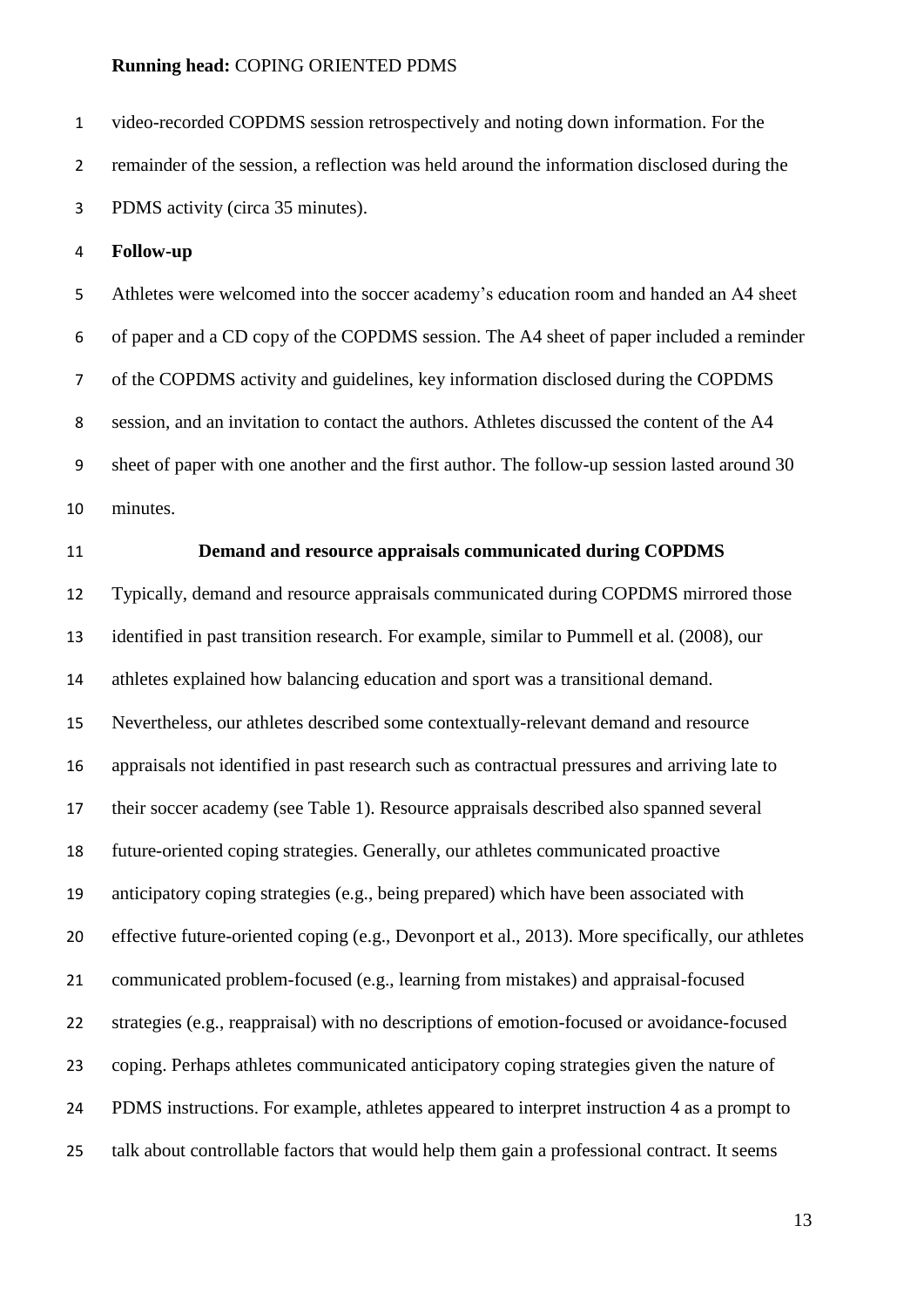| $\mathbf{1}$         | appropriate that athletes discussed what they could control in the lead-up to learning about                                                                                                                                                                                                                                                                  |
|----------------------|---------------------------------------------------------------------------------------------------------------------------------------------------------------------------------------------------------------------------------------------------------------------------------------------------------------------------------------------------------------|
| $\overline{2}$       | decisions regarding professional contracts given these decisions were uncontrollable. Indeed,                                                                                                                                                                                                                                                                 |
| 3                    | Lazarus and Folkman (1984) emphasized that problem-focused coping is effective when                                                                                                                                                                                                                                                                           |
| 4                    | conditions are amenable to change. It would have therefore been futile for athletes to                                                                                                                                                                                                                                                                        |
| 5                    | emphasize problem-focused coping around a decision that was uncontrollable. Perhaps our                                                                                                                                                                                                                                                                       |
| 6                    | athletes were focused on demonstrating they were being proactive in their coping to show                                                                                                                                                                                                                                                                      |
| $\overline{7}$       | others they could cope with stressors relating to soccer academy life that might prepare them                                                                                                                                                                                                                                                                 |
| 8                    | for being a professional soccer athlete.                                                                                                                                                                                                                                                                                                                      |
| $\boldsymbol{9}$     | <b>Athlete insights</b>                                                                                                                                                                                                                                                                                                                                       |
| 10                   | Insights into the COPDMS process and outcomes associated with participating in the                                                                                                                                                                                                                                                                            |
| 11                   | COPDMS session were gathered from five athletes immediately before the follow-up session.                                                                                                                                                                                                                                                                     |
| 12                   | <b>COPDMS</b> process                                                                                                                                                                                                                                                                                                                                         |
| 13                   | Similar to past research (Dunn & Holt, 2004; Holt & Dunn, 2006), athletes were uncertain                                                                                                                                                                                                                                                                      |
| 14                   | about PDMS when PDMS was introduced. In particular, athletes felt apprehensive about                                                                                                                                                                                                                                                                          |
| 15                   | opening up and disclosing information, being taken seriously, and what information to                                                                                                                                                                                                                                                                         |
| 16                   | disclose. Similar to Windsor et al. (2011), one athlete revealed that athletes initially                                                                                                                                                                                                                                                                      |
| 17                   | questioned the benefit and purpose of doing COPDMS:                                                                                                                                                                                                                                                                                                           |
| 18<br>19<br>20       | When we first found out I wasn't really looking forward to doing it. Like I don't think<br>many people really thought when we first got told about it that it was going to be like<br>beneficial. You just thought another thing you have to do just being here.                                                                                              |
| 21                   | Perhaps athletes initially questioned COPDMS because they were naïve to PDMS at the                                                                                                                                                                                                                                                                           |
| 22                   | intervention onset. Despite initial concerns, one athlete explained that athletes appeared to                                                                                                                                                                                                                                                                 |
| 23                   | come through a challenging experience together:                                                                                                                                                                                                                                                                                                               |
| 24<br>25<br>26<br>27 | It was sort of like nerve-wracking [] Do I open up about everything? It's sort of an<br>opportunity to [open up]. Everyone's sort of in the same situation. Everyone's going<br>to do the same thing. Maybe I should just go for it and then see what else comes out<br>from the lads. But I think we did come out pretty well and everyone sort of said what |

they thought they had to say, you know, I think it was good in that sort of way.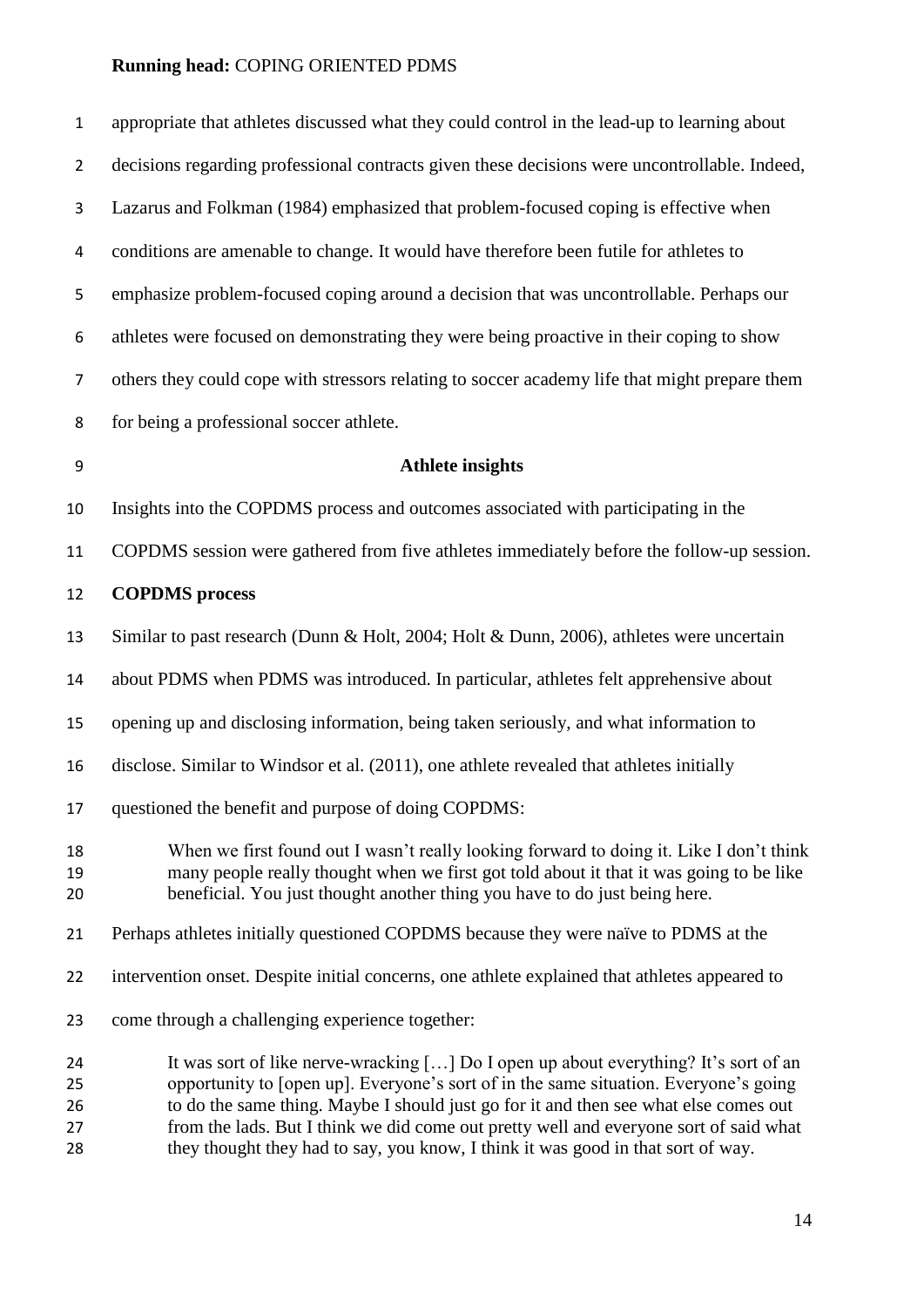| $\mathbf 1$                | This insight lends support to Evans et al. (2013) who suggested that PDMS underpins                                                                                                                                                                                                                                                                                                                                                       |
|----------------------------|-------------------------------------------------------------------------------------------------------------------------------------------------------------------------------------------------------------------------------------------------------------------------------------------------------------------------------------------------------------------------------------------------------------------------------------------|
| $\overline{2}$             | outcomes because athletes undergo and support each other through a challenging task.                                                                                                                                                                                                                                                                                                                                                      |
| 3                          | Meanwhile, thoughts and feelings experienced during the COPDMS session were generally                                                                                                                                                                                                                                                                                                                                                     |
| 4                          | positive. For example, one athlete explained that delivering their personal story was an                                                                                                                                                                                                                                                                                                                                                  |
| 5                          | opportunity to help other athletes understand him. This athlete also described feeling                                                                                                                                                                                                                                                                                                                                                    |
| 6                          | comfortable sharing information because he had "quite a lot to talk about". Corroborating                                                                                                                                                                                                                                                                                                                                                 |
| $\overline{7}$             | past research (Barker et al., 2014; Dunn & Holt, 2004), another athlete explained how he                                                                                                                                                                                                                                                                                                                                                  |
| 8                          | gained self-confidence because of the respect shown to him by other athletes whilst                                                                                                                                                                                                                                                                                                                                                       |
| 9                          | disclosing information:                                                                                                                                                                                                                                                                                                                                                                                                                   |
| 10<br>11<br>12             | I mean me telling people was a bit hard at the start but whilst I was talking I felt more<br>confident [] I wanted to tell everyone more and more. And it was quite great to see<br>people obviously pay attention [and] obviously respect [me] as well.                                                                                                                                                                                  |
| 13                         | This athlete also appeared to experience positive emotion because the delivery of their                                                                                                                                                                                                                                                                                                                                                   |
| 14                         | personal story was cathartic:                                                                                                                                                                                                                                                                                                                                                                                                             |
| 15<br>16<br>17<br>18       | Umm to be fair with you if you can remember mine I just kept going and going. I<br>couldn't stop. I didn't want to stop because I was at the moment where, you know, I<br>was just delivering it and it was just a great feeling, you know, coz it felt like, you<br>know, something's shrugged off my shoulders. But it was good. It was good.                                                                                           |
| 19                         | One athlete explained that their confidence in delivering information was tempered slightly                                                                                                                                                                                                                                                                                                                                               |
| 20                         | by the emotionality of the previous athlete's disclosure. Another athlete explained that                                                                                                                                                                                                                                                                                                                                                  |
| 21                         | providing more time for athletes to disclose information would have reduced the                                                                                                                                                                                                                                                                                                                                                           |
| 22                         | effectiveness of the COPDMS session:                                                                                                                                                                                                                                                                                                                                                                                                      |
| 23<br>24<br>25<br>26<br>27 | Everyone had sort of their own set time and it was sort of, it was less time but it was<br>more in-depth and it had more, like, more important sort of things. And if we had a bit<br>longer I think people would end up babbling on about things [] I think having a<br>short and sharp time to open up was more beneficial because, like, there's less to take<br>in but it's better stuff. It's more you're going to remember forever. |
| 28                         | This insight supports research suggesting that the quality rather than the length of personal                                                                                                                                                                                                                                                                                                                                             |
| 29                         | stories maximises the effectiveness of PDMS sessions (Evans et al., 2013) along with                                                                                                                                                                                                                                                                                                                                                      |
| 30                         | suggestions that practitioners should avoid long PDMS sessions to prevent PDMS sessions                                                                                                                                                                                                                                                                                                                                                   |
|                            |                                                                                                                                                                                                                                                                                                                                                                                                                                           |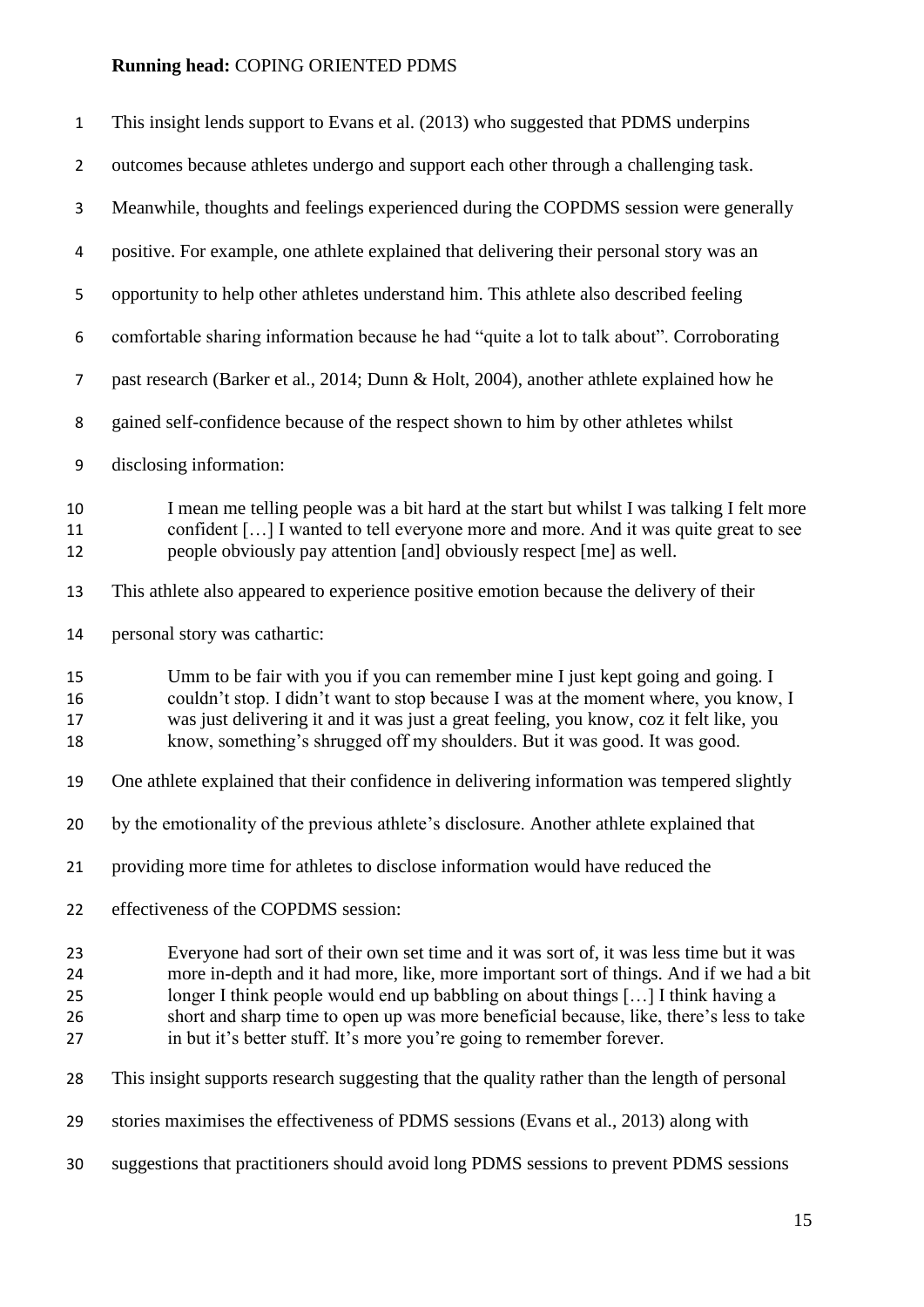| $\mathbf{1}$                     | losing their focus (Windsor et al., 2011). Another athlete explained that participating in more                                                                                                                                                                                                                                                                                                                                                                                                                                            |
|----------------------------------|--------------------------------------------------------------------------------------------------------------------------------------------------------------------------------------------------------------------------------------------------------------------------------------------------------------------------------------------------------------------------------------------------------------------------------------------------------------------------------------------------------------------------------------------|
| $\overline{2}$                   | PDMS activities in the future would be useful. Finally, athletes explained that it may have                                                                                                                                                                                                                                                                                                                                                                                                                                                |
| 3                                | also been useful to focus on other matters during their PDMS session including the personal                                                                                                                                                                                                                                                                                                                                                                                                                                                |
| 4                                | journey of being a soccer academy athlete, non-soccer related factors (e.g., family life and                                                                                                                                                                                                                                                                                                                                                                                                                                               |
| 5                                | friendships), personal issues, and environmental factors. These themes link to other                                                                                                                                                                                                                                                                                                                                                                                                                                                       |
| 6                                | established forms of PDMS (e.g., ROPDMS) which lends support to their importance.                                                                                                                                                                                                                                                                                                                                                                                                                                                          |
| $\overline{7}$                   | <b>COPDMS</b> outcomes                                                                                                                                                                                                                                                                                                                                                                                                                                                                                                                     |
| 8                                | <b>Approach.</b> Athlete insights suggested that COPDMS may have encouraged an                                                                                                                                                                                                                                                                                                                                                                                                                                                             |
| 9                                | approach focus for gaining a professional contract or being released. For instance, one athlete                                                                                                                                                                                                                                                                                                                                                                                                                                            |
| 10                               | explained that COPDMS helped them to confront the scenario of gaining a professional                                                                                                                                                                                                                                                                                                                                                                                                                                                       |
| 11                               | contract or being released through preparation and planning:                                                                                                                                                                                                                                                                                                                                                                                                                                                                               |
| 12<br>13<br>14<br>15             | I think it has had a positive effect because obviously like I've said you've confronted<br>it so you're thinking about it more like what you can do if it doesn't work out which<br>obviously is the thing that you want. But yeah I think it has been positive just purely<br>because you've confronted it.                                                                                                                                                                                                                               |
| 16                               | Athletes who were first year scholars frequently explained how listening to second year                                                                                                                                                                                                                                                                                                                                                                                                                                                    |
| 17                               | scholars helped them to prepare and plan for gaining a professional contract or being                                                                                                                                                                                                                                                                                                                                                                                                                                                      |
| 18                               | released. For example, one athlete said: "Listening to them like just the little things every day                                                                                                                                                                                                                                                                                                                                                                                                                                          |
| 19                               | that sometimes you might not be bothered to do but if you are in their position next year you                                                                                                                                                                                                                                                                                                                                                                                                                                              |
| 20                               | can think back to all these little things." Another athlete (a first year scholar) believed that                                                                                                                                                                                                                                                                                                                                                                                                                                           |
| 21                               | COPDMS would assist second year scholars with preparing for gaining a professional                                                                                                                                                                                                                                                                                                                                                                                                                                                         |
| 22                               | contract or being released because decisions about professional contracts for second year                                                                                                                                                                                                                                                                                                                                                                                                                                                  |
| 23                               | scholars were more imminent:                                                                                                                                                                                                                                                                                                                                                                                                                                                                                                               |
| 24<br>25<br>26<br>27<br>28<br>29 | I'm only a first year but like for a second year I imagine like it helps you prepare for<br>the next few months because you actually have to face it [] because it's so like<br>stressful and nervous sometimes you might not wanna think about it [gaining a<br>professional contract or being released] and just like brush it off if someone asks you<br>about it. But because it was like a group task and you had to speak to everyone about<br>it you had to face it and could actually plan what you were gonna do. What like if it |

didn't go right or stuff like that.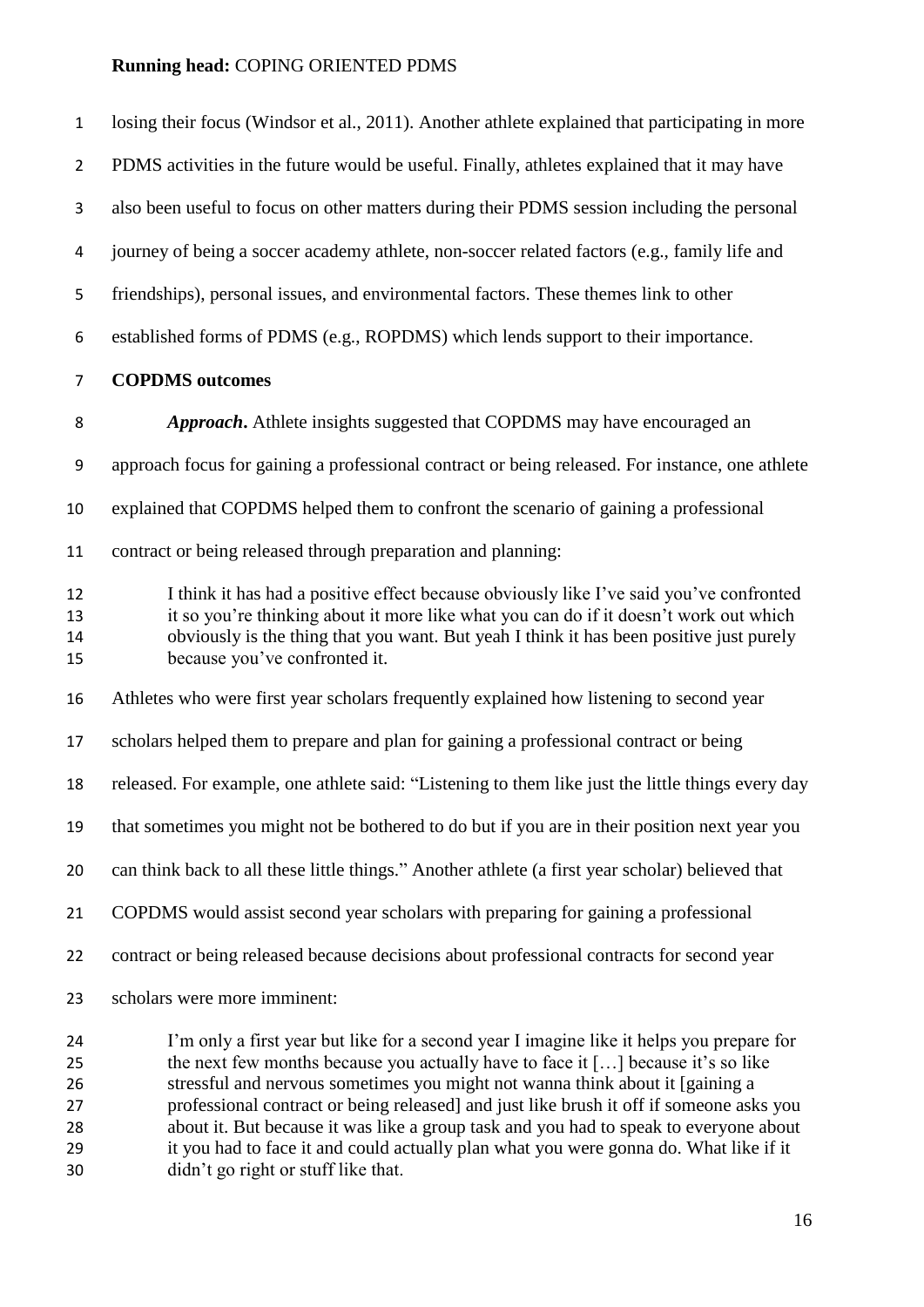| $\mathbf{1}$                                 | One athlete commented that approach-focused behavior (e.g., effort) was encouraged by                                                                                                                                                                                                                                                                                                                                                                                                                                                                                    |
|----------------------------------------------|--------------------------------------------------------------------------------------------------------------------------------------------------------------------------------------------------------------------------------------------------------------------------------------------------------------------------------------------------------------------------------------------------------------------------------------------------------------------------------------------------------------------------------------------------------------------------|
| $\overline{2}$                               | participating in the COPDMS session:                                                                                                                                                                                                                                                                                                                                                                                                                                                                                                                                     |
| 3<br>4<br>5<br>6<br>$\overline{7}$<br>8<br>9 | I think after you get one contract like your scholarship when you're sixteen you sorta<br>then think alright I've done that now it's time and I can relax almost. Not relax but<br>sorta not think about the next step straight away. You've got a time period when you<br>can just play soccer [] but then you listen to the [athletes] talking about it<br>[preparing to gain a professional contract] and then realize the next one comes quick<br>then it's only going to become quicker every year. It's not like you can let up at all<br>you have to work harder. |
| 10                                           | Taken together, athlete insights around approach focus and behavior are logical given that                                                                                                                                                                                                                                                                                                                                                                                                                                                                               |
| 11                                           | COPDMS instructions asked athletes to confront the scenario of gaining a professional                                                                                                                                                                                                                                                                                                                                                                                                                                                                                    |
| 12                                           | contract or being released. Theories of stress appraisal (e.g., the TCTSA; Jones et al., 2009)                                                                                                                                                                                                                                                                                                                                                                                                                                                                           |
| 13                                           | suggest an approach focus is a key resource appraisal for coping potential and responses. For                                                                                                                                                                                                                                                                                                                                                                                                                                                                            |
| 14                                           | example, being approach-focused is associated with a challenge (positive) rather than a threat                                                                                                                                                                                                                                                                                                                                                                                                                                                                           |
| 15                                           | (negative) appraisal state (Chalabaev, Major, Cury, & Sarrasin, 2009) and positively                                                                                                                                                                                                                                                                                                                                                                                                                                                                                     |
| 16                                           | influences effort in sport (Puente-Diaz, 2012).                                                                                                                                                                                                                                                                                                                                                                                                                                                                                                                          |
| 17                                           | Self-confidence. Athlete insights highlighted that COPDMS may have increased self-                                                                                                                                                                                                                                                                                                                                                                                                                                                                                       |
| 18                                           | confidence. For example, one athlete explained that COPDMS increased awareness of their                                                                                                                                                                                                                                                                                                                                                                                                                                                                                  |
| 19                                           | potential to cope with the youth-to-senior transition which subsequently promoted self-                                                                                                                                                                                                                                                                                                                                                                                                                                                                                  |
| 20                                           | confidence around dealing with decisions about professional contracts:                                                                                                                                                                                                                                                                                                                                                                                                                                                                                                   |
| 21<br>22<br>23                               | Talking about it and realizing that I have been through [transition] before, it's sorta<br>made me realize I can get through it whatever happens. So it's just how we prepare<br>properly and now I'm sort of [] comfortably prepared if the worst comes to worse.                                                                                                                                                                                                                                                                                                       |
| 24                                           | Another athlete explained that talking about gaining a professional contract or being released                                                                                                                                                                                                                                                                                                                                                                                                                                                                           |
| 25                                           | through COPDMS improved their self-confidence around others: "I think it makes you more                                                                                                                                                                                                                                                                                                                                                                                                                                                                                  |
| 26                                           | confident around the group." Again, theories of stress appraisal (e.g., the TCTSA; Jones et                                                                                                                                                                                                                                                                                                                                                                                                                                                                              |
| 27                                           | al., 2009) assert that self-confidence is a key resource appraisal for coping potential. For                                                                                                                                                                                                                                                                                                                                                                                                                                                                             |
| 28                                           | example, being confident protects athletes from the negative effects of stressors by instigating                                                                                                                                                                                                                                                                                                                                                                                                                                                                         |
| 29                                           | a challenge rather than a threat appraisal state (Fletcher & Sarkar, 2012).                                                                                                                                                                                                                                                                                                                                                                                                                                                                                              |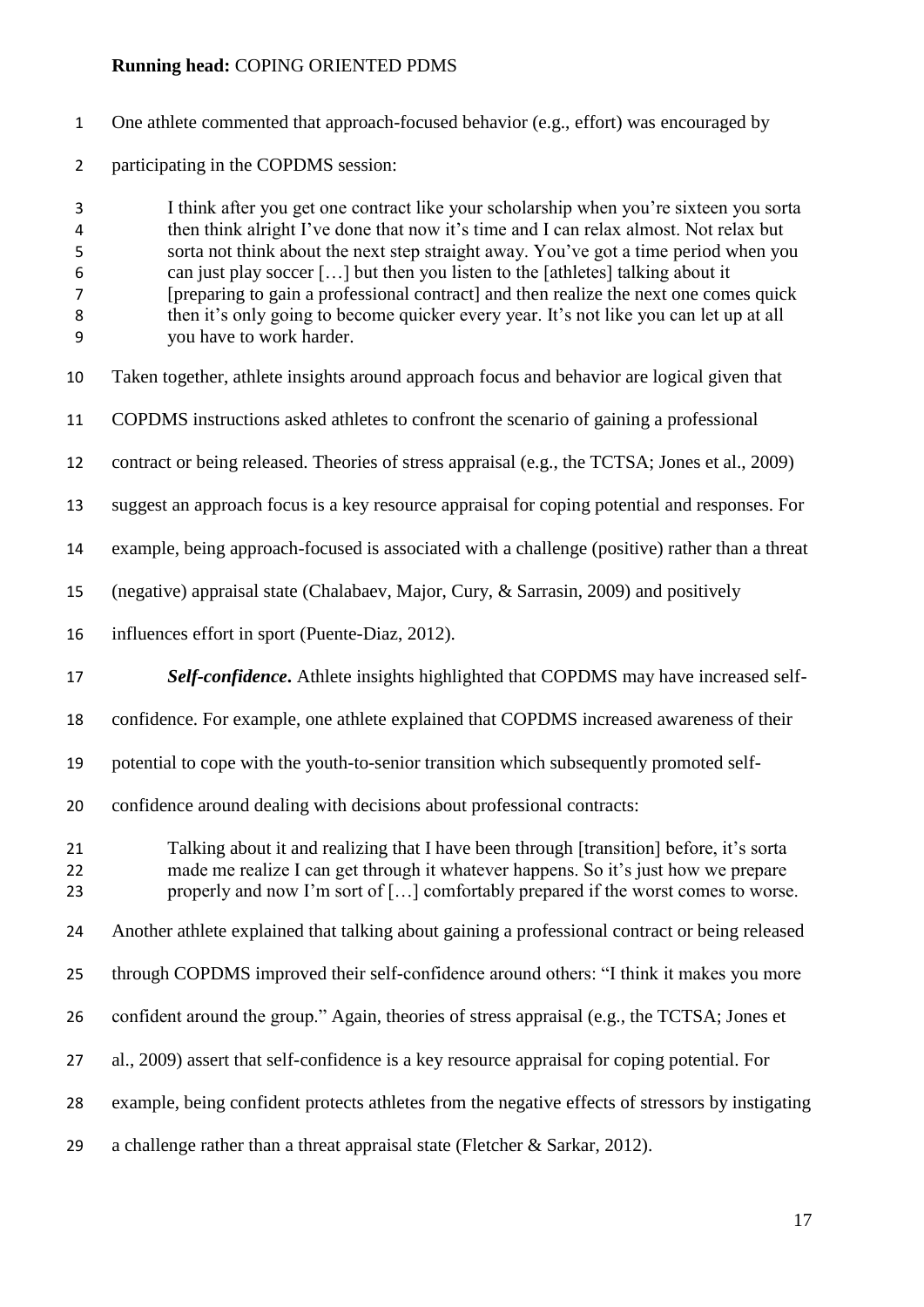| $\mathbf 1$                         | <b>Understanding self and others.</b> Similar to Holt and Dunn (2004), athlete insights                                                                                                                                                                                                                                                                                                                                   |
|-------------------------------------|---------------------------------------------------------------------------------------------------------------------------------------------------------------------------------------------------------------------------------------------------------------------------------------------------------------------------------------------------------------------------------------------------------------------------|
| $\overline{2}$                      | indicated that COPDMS may have helped athletes understand more about themselves and                                                                                                                                                                                                                                                                                                                                       |
| 3                                   | others. For example, one athlete explained that listening to other athletes share information                                                                                                                                                                                                                                                                                                                             |
| 4                                   | gave them comfort that they could share information with others. The comfort felt by this                                                                                                                                                                                                                                                                                                                                 |
| 5                                   | athlete appeared to stem from the fact that all athletes were undergoing a similar experience:                                                                                                                                                                                                                                                                                                                            |
| 6<br>$\overline{7}$<br>8<br>9<br>10 | I think listening to everyone else's sort of opinion as well. It's not just being open to<br>yourself. It's sort of taking that other people are going through things as well. It's not<br>just you and so it sort of gives you a bit of comfort to say: "I'm not the only one in the<br>situation." Everyone's got things on their minds and it sort of gives you a bit of<br>comfort as well. So I thought it was good. |
| 11                                  | Learning that other athletes had encountered similar past experiences seemed to encourage                                                                                                                                                                                                                                                                                                                                 |
| 12                                  | one athlete to be more open with teammates outside the COPDMS session:                                                                                                                                                                                                                                                                                                                                                    |
| 13<br>14<br>15<br>16                | I think you realise that other people have then been through the same thing as you've<br>been through in the past. So you can actually talk to them and they have similar sort<br>of [experiences]. They've been here. They've been through the same sort of things. So<br>there is someone like me to talk to. They've been through the same scenario I guess.                                                           |
| 17                                  | This insight appears logical given that PDMS has been posited to promote empathetic                                                                                                                                                                                                                                                                                                                                       |
| 18                                  | understanding (Dryden, 2006) which according to person-centered counselling approaches                                                                                                                                                                                                                                                                                                                                    |
| 19                                  | (see Rogers, 1951) would foster openness between individuals. One athlete also suggested                                                                                                                                                                                                                                                                                                                                  |
| 20                                  | that the opportunity to have the attention of all athletes was difficult to achieve in their soccer                                                                                                                                                                                                                                                                                                                       |
| 21                                  | academy environment: "You've got everyone's attention and you couldn't do that if you were                                                                                                                                                                                                                                                                                                                                |
| 22                                  | just, like, with a bunch of them [athletes] in the changing room. Everyone was sort of                                                                                                                                                                                                                                                                                                                                    |
| 23                                  | listening." Likewise, another athlete explained that COPDMS enabled him to understand                                                                                                                                                                                                                                                                                                                                     |
| 24                                  | information personal to other athletes which he would not have discovered independently in                                                                                                                                                                                                                                                                                                                                |
| 25                                  | their soccer academy environment: "But me walking around seeing them [other athletes]                                                                                                                                                                                                                                                                                                                                     |
| 26                                  | every day I would have never have stopped them and said: "ahh what have you been                                                                                                                                                                                                                                                                                                                                          |
| 27                                  | through?" Or "how's your family?" I would have never asked the questions." In particular,                                                                                                                                                                                                                                                                                                                                 |
| 28                                  | one athlete said it was useful to hear the opinions of other athletes on how to manage and deal                                                                                                                                                                                                                                                                                                                           |
| 29                                  | with their anticipated youth-to-senior transition. Overall, such insights are unsurprising given                                                                                                                                                                                                                                                                                                                          |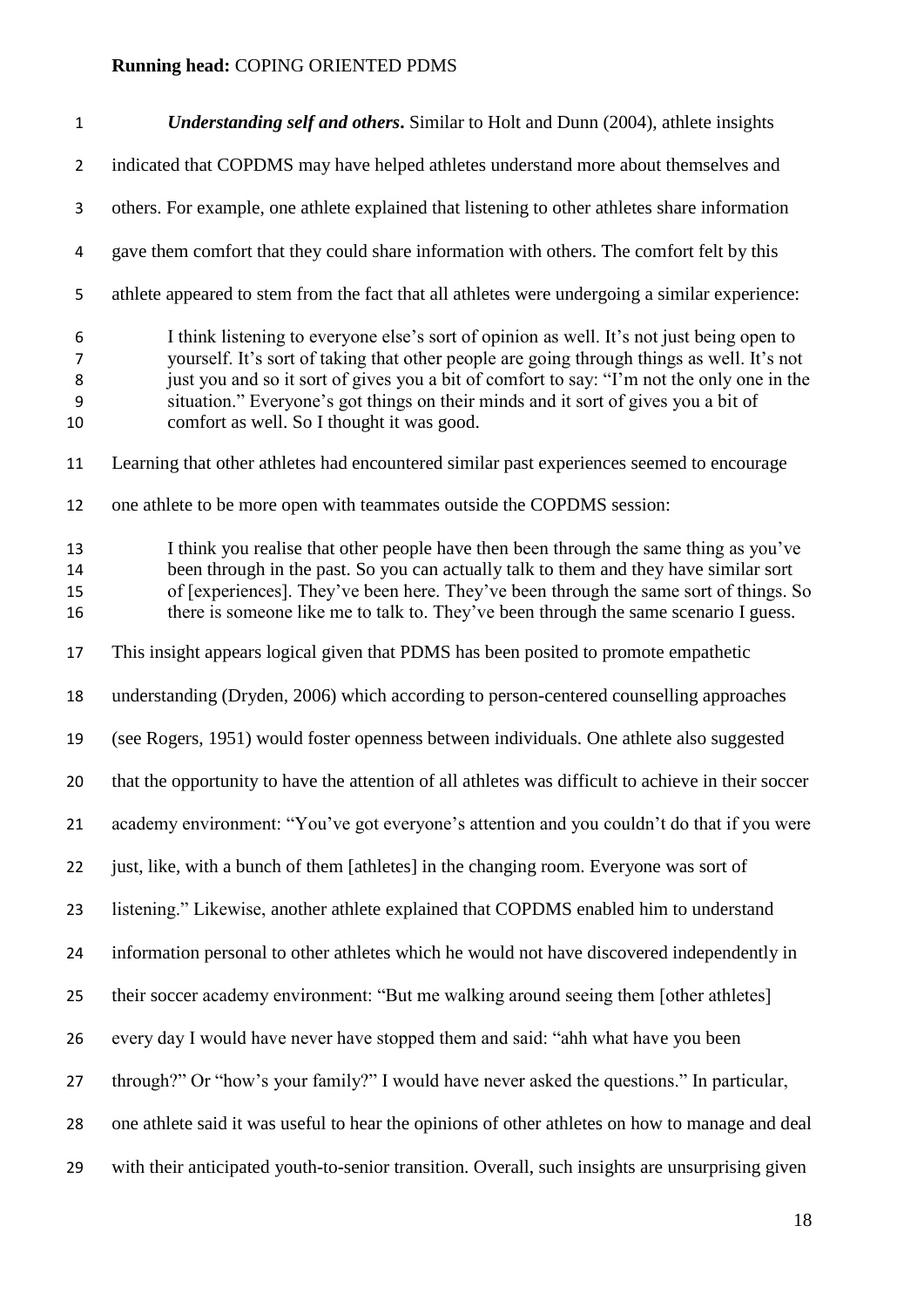| $\mathbf{1}$           | that elite youth soccer in England is typically characterized by highly pressurised climates for                                                                                                                                                                                                                                                                                                                                           |
|------------------------|--------------------------------------------------------------------------------------------------------------------------------------------------------------------------------------------------------------------------------------------------------------------------------------------------------------------------------------------------------------------------------------------------------------------------------------------|
| $\overline{2}$         | success (Sagar, Busch, & Jowett, 2010).                                                                                                                                                                                                                                                                                                                                                                                                    |
| 3                      | Cognitive appraisal. Athletes suggested that COPDMS may have influenced their                                                                                                                                                                                                                                                                                                                                                              |
| 4                      | cognitive appraisal. For one athlete, COPDMS emphasized the importance of focusing on                                                                                                                                                                                                                                                                                                                                                      |
| 5                      | their soccer regardless of the decision made about their professional contract:                                                                                                                                                                                                                                                                                                                                                            |
| 6<br>7<br>8<br>9<br>10 | I think the main thing of it is just enjoying yourself really [and] enjoying your soccer<br>because you don't want to be coming in, you know, if you're thinking every second<br>ahh about what if I don't get a contract if I don't get this or this and that [] They'll<br>[the coaches] just probably made their decision already so you know it won't make a<br>difference so you might as well just enjoy yourself while you're here. |
| 11                     | Alternatively, another athlete (a first year scholar) expected to feel worried about their                                                                                                                                                                                                                                                                                                                                                 |
| 12                     | professional contract as a second year scholar despite COPDMS encouraging him to enjoy                                                                                                                                                                                                                                                                                                                                                     |
| 13                     | his soccer:                                                                                                                                                                                                                                                                                                                                                                                                                                |
| 14<br>15<br>16         | I'm thinking  this time next year I'm going to be worrying so much about<br>pro[fessional] contracts that I won't have time to enjoy what I am doing. So the next<br>few months I'm going to enjoy my soccer really and see where it goes.                                                                                                                                                                                                 |
| 17                     | Athletes also indicated that COPDMS promoted rational thinking around gaining a                                                                                                                                                                                                                                                                                                                                                            |
| 18                     | professional contract or being released. For example, one athlete explained how COPDMS                                                                                                                                                                                                                                                                                                                                                     |
| 19                     | helped them to put things in perspective: "It makes you realize how like lucky you are as well                                                                                                                                                                                                                                                                                                                                             |
| 20                     | like if you didn't notice it already, being in this like opportunity and like going through what                                                                                                                                                                                                                                                                                                                                           |
| 21                     | some people have been through". One athlete demonstrated anti-awfulizing (a secondary                                                                                                                                                                                                                                                                                                                                                      |
| 22                     | rational belief; see Turner & Barker, 2013) about failing to gain a professional contract:                                                                                                                                                                                                                                                                                                                                                 |
| 23<br>24<br>25         | If I did like get released it would be a bit, you know, sad and stuff. But I will look at it<br>as a positive because it's not like it's the end of the world and I have been in worse<br>situations than not being shown a piece of paper. So I will just brush it off eventually.                                                                                                                                                        |
| 26                     | Put simply, COPDMS appeared to remind this athlete that being released would be bad but                                                                                                                                                                                                                                                                                                                                                    |
| 27                     | not awful because there are worse things that could happen than not gaining a professional                                                                                                                                                                                                                                                                                                                                                 |
| 28                     | soccer contract. Another athlete also appeared to demonstrate anti-awfulizing by describing                                                                                                                                                                                                                                                                                                                                                |
| 29                     | that some good can come from being released:                                                                                                                                                                                                                                                                                                                                                                                               |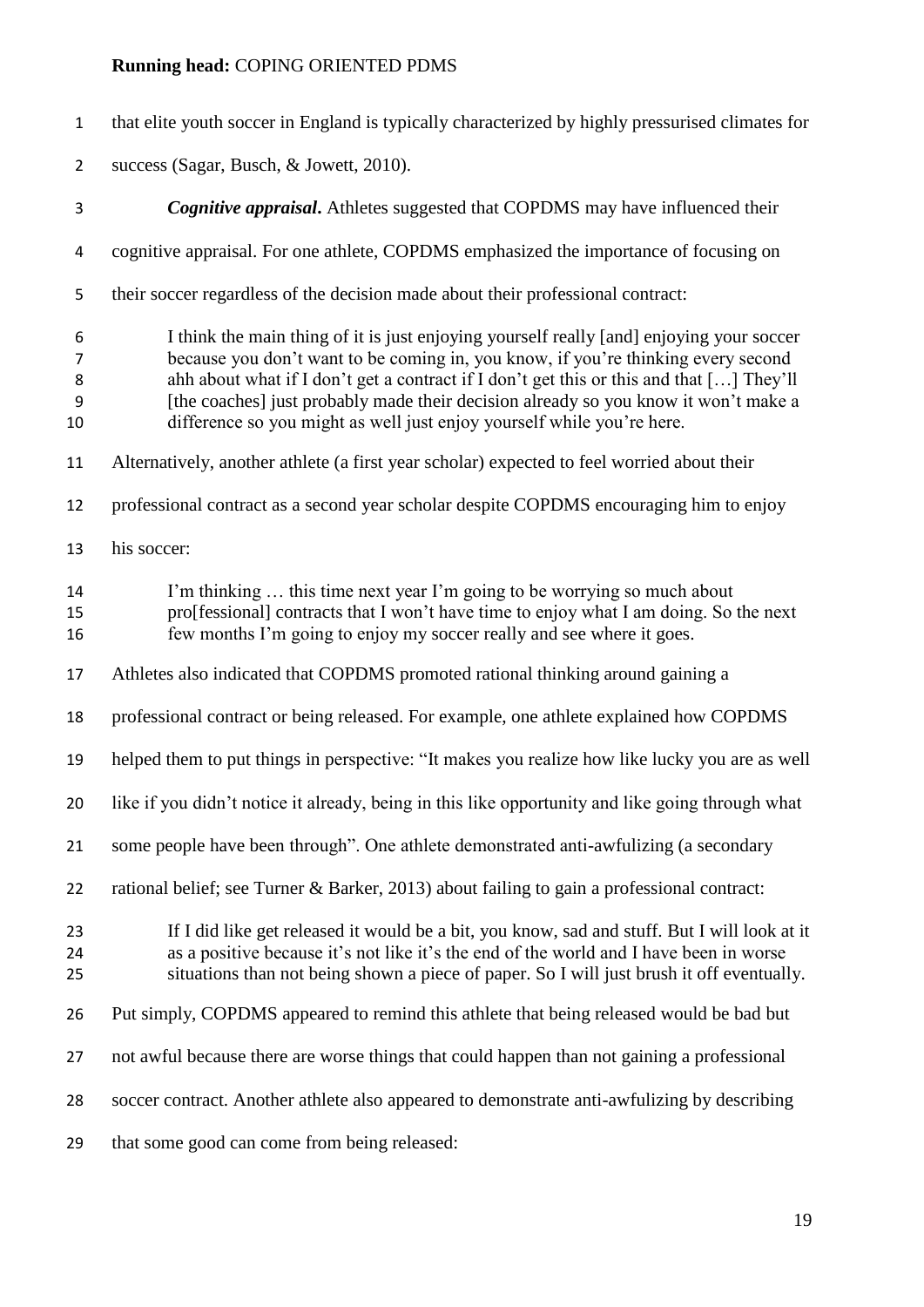It is quite scary thinking about it, but fortunately I've been through this situation before being released so, at the time obviously I was only 14 so it … so it was the end of the world for me. But coming here it sorta, it sorta opened me up, and sorta made me realize it was the best thing that had ever happened to me being released, so that sorta negative can turn into a positive.

 Perhaps asking athletes to talk about overcoming adversity emphasized to athletes that some good can come from making less successful transitions (anti-awfulizing) whilst future stressors could be tolerated (high frustration tolerance; see Turner & Barker, 2013). Indeed, some athletes described how learning from mistakes was an important coping strategy for dealing with decisions around professional contracts (see Table 1). REPDMS sessions have also been found to enhance rational thinking (Vertopoulos & Turner, 2017). Perhaps COPDMS promoted rational thinking because athletes talked about events, helpful/unhelpful thinking, and emotion/behavior which aligns itself to the ABC framework of REBT (see Turner & Barker, 2013). Rational thinking and coping potential evidenced in athlete insights may explain why athletes appeared focused on enjoying their soccer in preparation for learning about decisions around professional contracts. Indeed, rational thinking is associated with psychological well-being (Turner & Barker, 2013) whilst enhanced resource appraisal positively correlates to enjoyment (Cerin, 2003).

### **Practitioner Insights**

 Practitioner insights into the COPDMS intervention were generated from discussions between the authors during and immediately following the COPDMS intervention. Notably, we felt our COPDMS instructions were effective at encouraging athletes to disclose coping oriented information relevant to our topic of interest. The effectiveness of our COPDMS instructions is evidenced by the range of demand and resource appraisals relating to transitions communicated during our COPDMS session (see Table 1). We therefore deemed that COPDMS served as a useful athlete-centred strategy as our COPDMS intervention encouraged athletes to communicate contextually-relevant demand and resource appraisals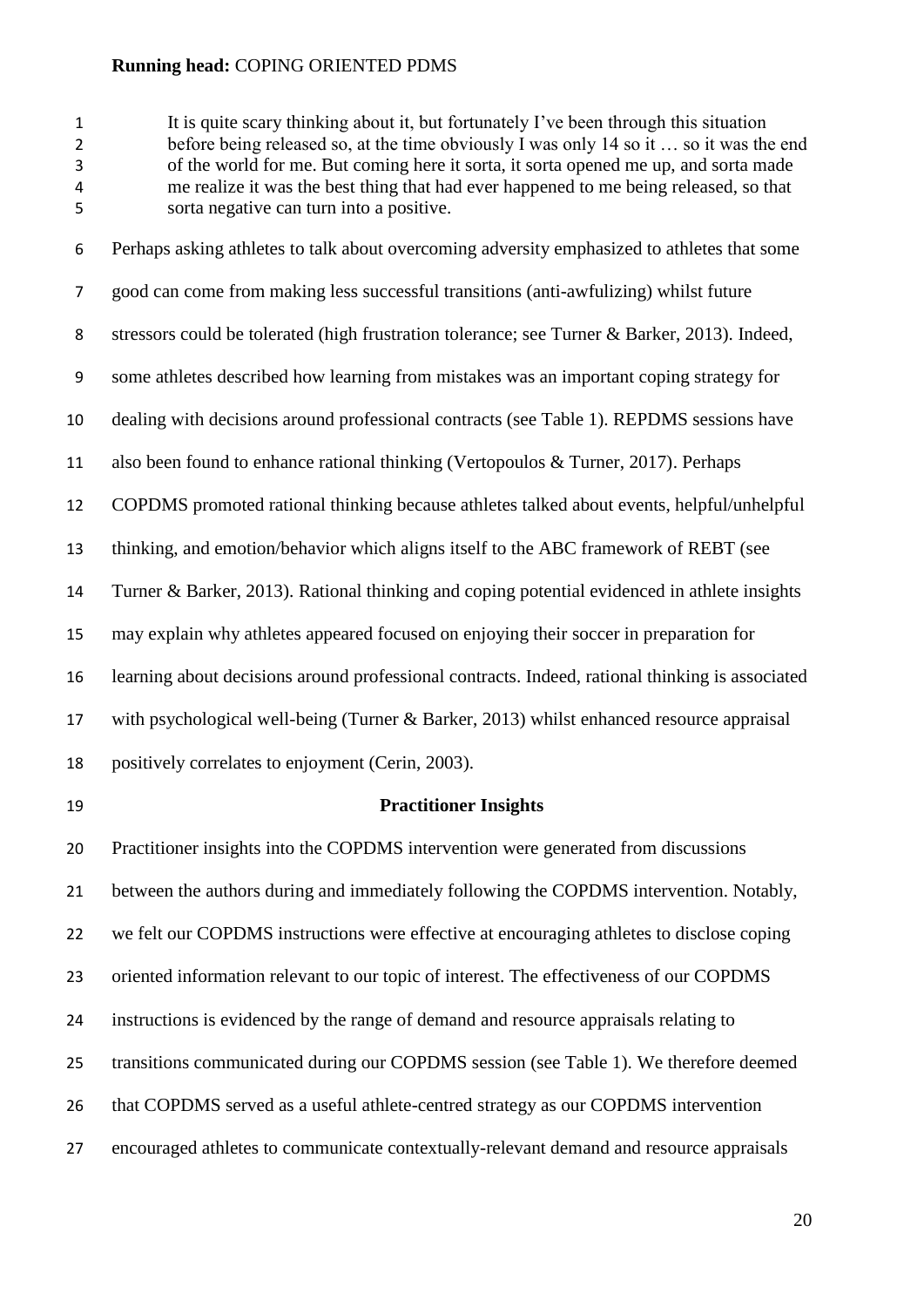from their perspective. Additionally, we felt that doing COPDMS with athletes familiar with public speaking contributed to in-depth information being disclosed (see Table 1), helped athletes feel less threatened about COPDMS, and explained why none of our athletes showed signs of resistance when COPDMS was introduced. Indeed, Holt and Dunn (2006) suggested that exposing athletes to communication exercises that prepare athletes for public speaking and social evaluation can reduce public speaking anxiety. Nevertheless, we believed that our intervention could have benefitted athletes further had we involved senior club professionals in our COPDMS session. We did consider inviting senior club professionals to participate in our COPDMS session but senior club professionals were unavailable due to their sporting commitments. Senior club professionals could have provided an account of their transitional experience in our COPDMS session which might have unearthed other contextually-relevant demand and resource appraisals to our athletes. We also did not expect our COPDMS instructions to prompt some athletes to disclose sensitive information in our COPDMS session. In particular, one athlete appeared distressed when disclosing information relating to instruction 2. Finally, we were unable to collect data from all participants to explore effects and evaluate perceptions of our COPDMS intervention due to unforeseen time constraints and competing club priorities that arose during our intervention. We deemed it more ethical to deliver all stages of our COPDMS intervention rather than sacrifice an important PDMS component in favor of data collection. Sacrificing a PDMS component for data collection would have contradicted British Psychological Society (BPS) and BASES codes of conduct around practitioners having a duty of care first and foremost to athletes at all times.

### **Applied Implications**

 Based on athlete insights, several applied implications emerge regarding the COPDMS process. First, athletes can feel apprehensive about PDMS and can question PDMS at the intervention onset. Introducing PDMS sensitively to athletes may help reduce apprehension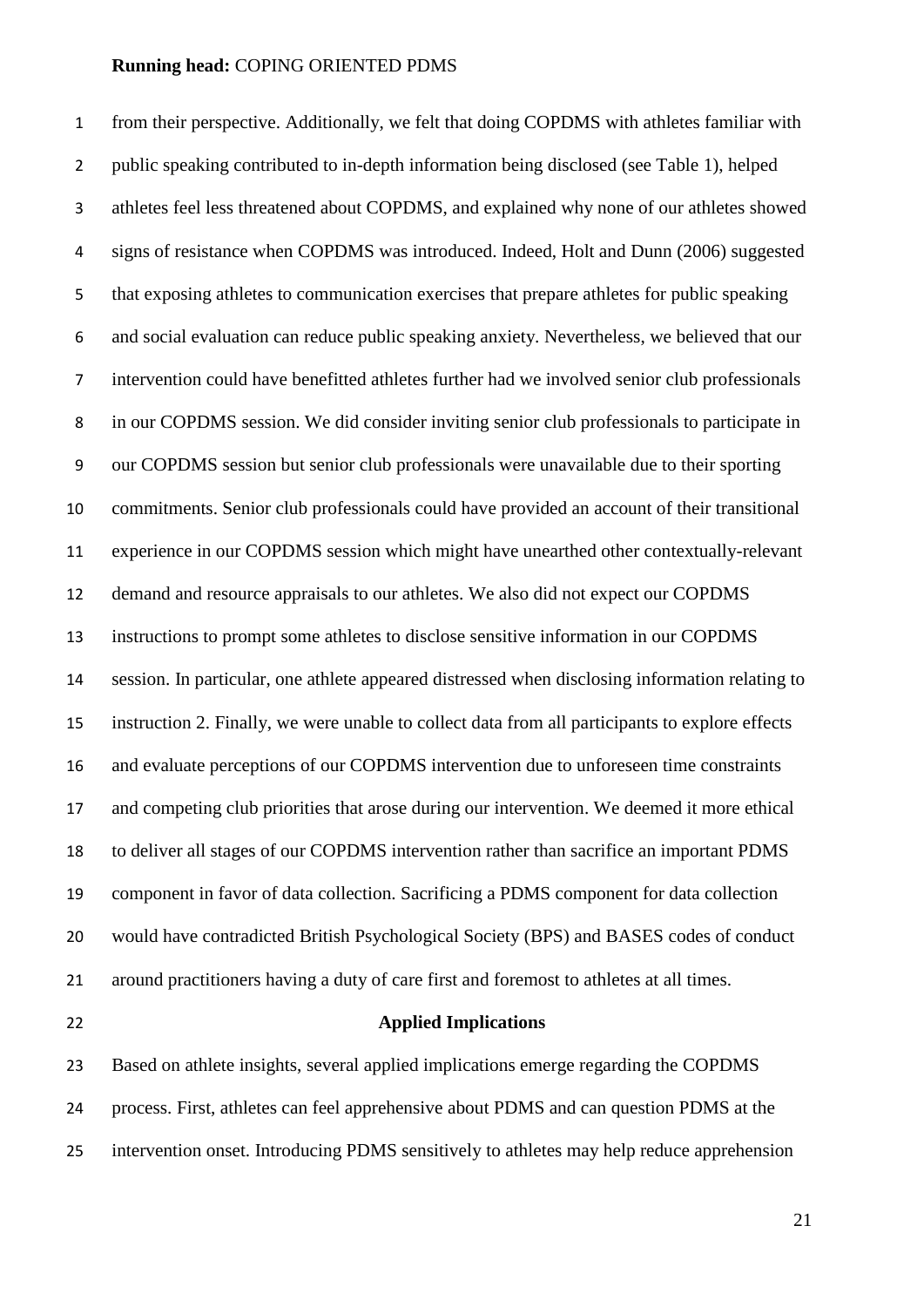athletes can feel about PDMS. Providing clear rationales about the purpose of PDMS may also help to reduce the likelihood of athletes questioning PDMS at the intervention onset. Second, athletes seem to work through the PDMS experience together which might underpin PDMS outcomes. Encouraging athletes to embrace the challenging nature of PDMS may therefore ensure athletes fully engage with PDMS so that potential PDMS outcomes can be experienced. Third, athletes can have limited opportunity to open-up to their teammates in a safe, supportive, and therapeutic environment. PDMS may therefore be a suitable intervention to use when opportunities for athletes to open up in front of others are restricted. Fourth, athletes appear to be comfortable delivering a personal story when they have lots of information to disclose. Ensuring PDMS instructions elicit detailed information and/or personal stories may help athletes experience comfort during PDMS sessions. Fifth, athletes experience comfort and self-confidence in disclosing information when they are respected by others. Emphasizing and upholding respect during PDMS sessions would therefore appear beneficial for helping athletes disclose information. Sixth, disclosing information during PDMS sessions can be an uncomfortable experience for some athletes who are recalling adverse experiences. For such athletes, it would seem beneficial to provide every opportunity to disclose information as disclosing information could be cathartic and help athletes experience positive emotion. Seventh, an athlete's self-confidence in disclosing information can be tempered by the emotionality of a previous athlete's disclosure. Reinforcing the importance of each athlete's contribution following an emotionally charged disclosure may protect self-confidence in athletes preparing to speak. Eighth, PDMS sessions appear most effective when they are focused on a particular topic area. Ensuring that speaking time encourages athletes to be focused in their disclosure so that PDMS sessions do not lose their focus could be beneficial. Practitioners seeking to develop bespoke PDMS instructions would therefore benefit from limiting instructions to a few areas or themes. Ninth, administering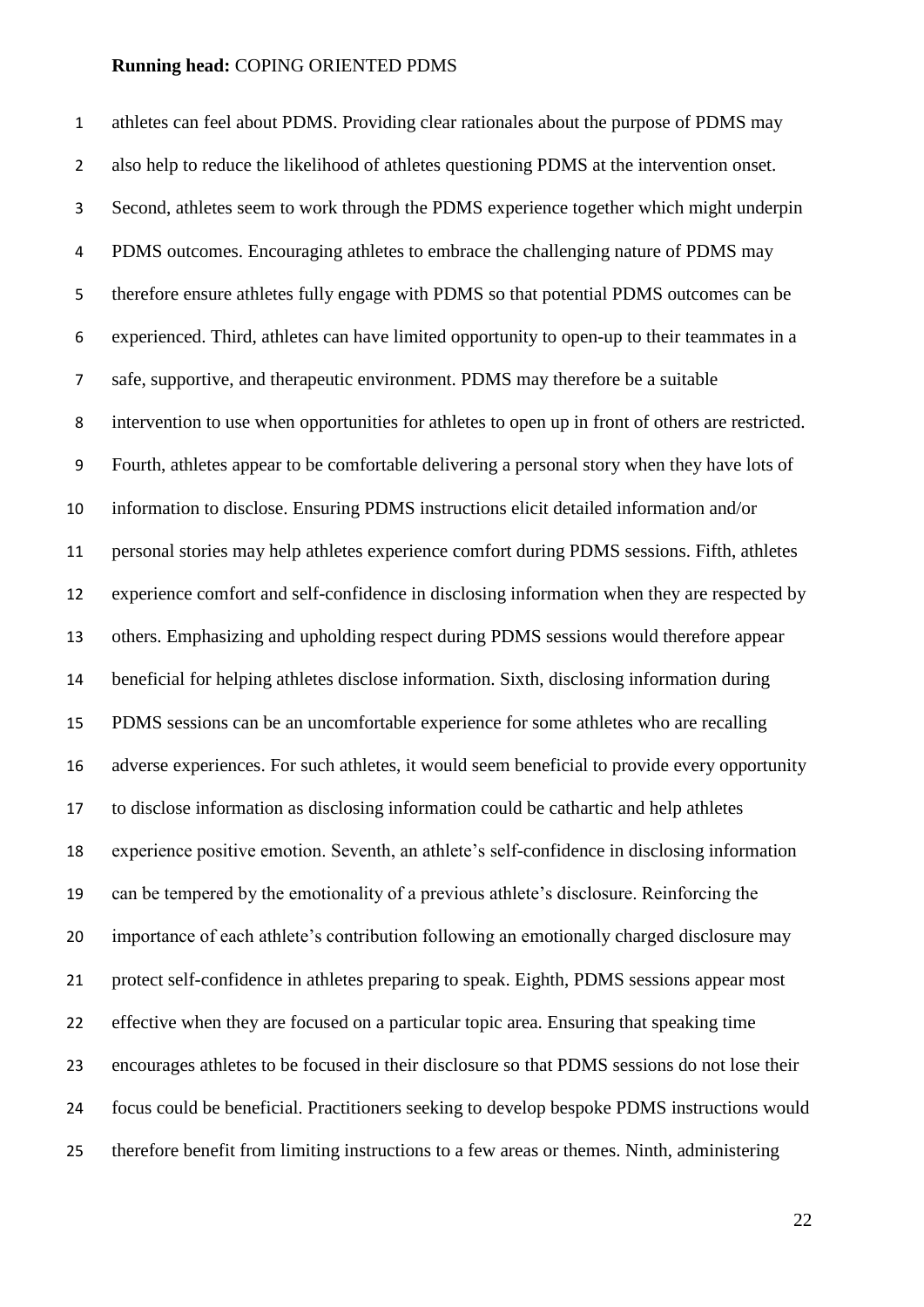multiple bouts of PDMS to athletes may engender other PDMS outcomes or prolong PDMS outcomes across time. In Barker et al. (2014), however, athletes explained that a MOPDMS session was less emotionally engaging compared to a ROPDMS session delivered ten days earlier. Perhaps practitioners seeking to implement multiple bouts of PDMS would benefit from spacing out PDMS sessions over a longer time period or drastically altering the forms of PDMS sessions to avoid desensitizing athletes to the PDMS process. Finally, athletes were able to think about other things they could have spoken about during their PDMS session which strengthens the notion that a range of PDMS sessions could be developed and delivered in sporting contexts. Practitioners would benefit from being open-minded and creative regarding the potential use of PDMS in sport so that other unknown forms of PDMS can be developed and administered to athletes.

 Several applied implications also emerge based on athlete insights into COPDMS outcomes. First, our COPDMS session encouraged athletes to approach the scenario of gaining a professional contract or being released from their academy. Using COPDMS would therefore appear beneficial in helping athletes confront an upcoming event or scenario. Second, athletes expressed feeling more confident in themselves and around others and understood more about themselves and others after participating in our COPDMS session. That said, enhanced self-confidence and understanding of the self and others have been associated with other forms of PDMS (see Dunn & Holt, 2004) which suggests that such outcomes may be a product of undergoing the PDMS process rather than a particular form of PDMS. Third, understanding more about others during PDMS appears to encourage athletes to want to be more open outside of PDMS sessions. PDMS may therefore provide a catalyst for promoting openness between athletes in sporting environments. Fourth, PDMS enables athletes to hear the views of others. Finally, our COPDMS session seemed to influence cognitive appraisal. In particular, athletes explained that COPDMS promoted anti-awfulizing.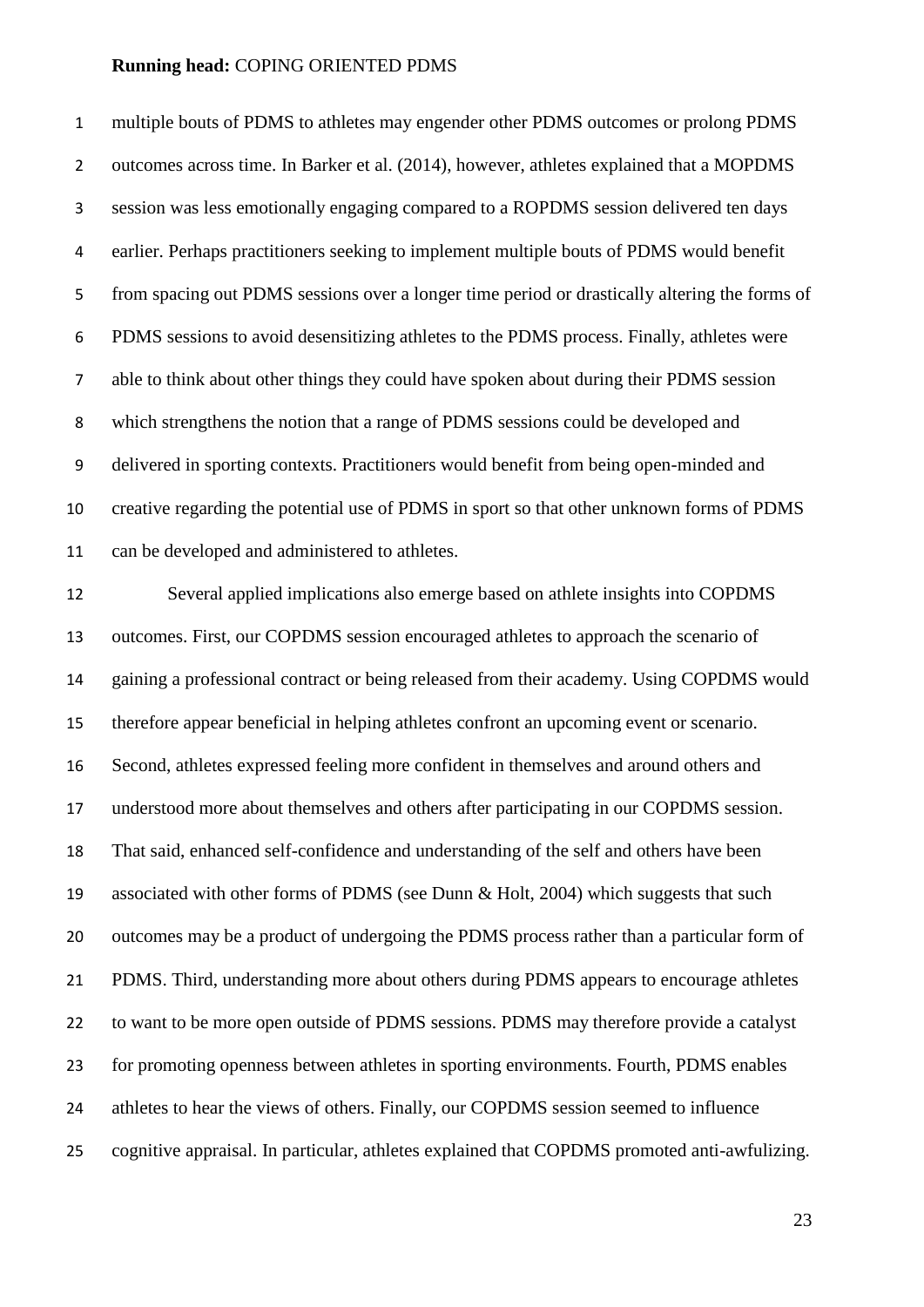Reduced irrational beliefs have been associated with REPDMS sessions (see Vertopoulos & Turner, 2017) which implies that practitioners could use both COPDMS and REPDMS to manipulate elements of irrational thinking in athletes.

 The final batch of applied implications are based on practitioner insights on designing and delivering a novel COPDMS intervention. To develop effective PDMS instructions, it would be advisable for practitioners to initially explore literature relevant to a situation or need. Theories and research could be then used to formulate PDMS instructions that would encourage athletes to disclose information during PDMS sessions that would manipulate outcomes beneficial to a situation or need. Having PDMS instructions verified by an experienced PDMS practitioner would also help to confirm their relevance and suitability. Additionally, pilot-testing PDMS instructions or holding discussions about PDMS instructions with alternative samples may help practitioners prepare for the type of information disclosed during PDMS sessions. Practitioner insights revealed that COPDMS was useful for unearthing contextually-relevant demand and resource appraisals relating to gaining a professional contract or being released from a soccer academy. Perhaps practitioners may wish to use COPDMS to understand demand and resource appraisals applicable to other transitions (e.g., retirement) or scenarios (e.g., injury) within and across sports. To maximize the quality of PDMS sessions, it would appear beneficial for practitioners to determine the suitability of using PDMS with their athlete sample. In particular, doing PDMS with athletes familiar with public speaking would help maximize the success of PDMS sessions. When planning PDMS interventions, it is recommended that practitioners consider involving other individuals in PDMS sessions (e.g., senior athletes) who also disclose information and/or personal stories that would benefit an athlete's situation or need. In our COPDMS session, we were not prepared nor expected an athlete to experience distress when attempting to disclose information. Rather than providing optional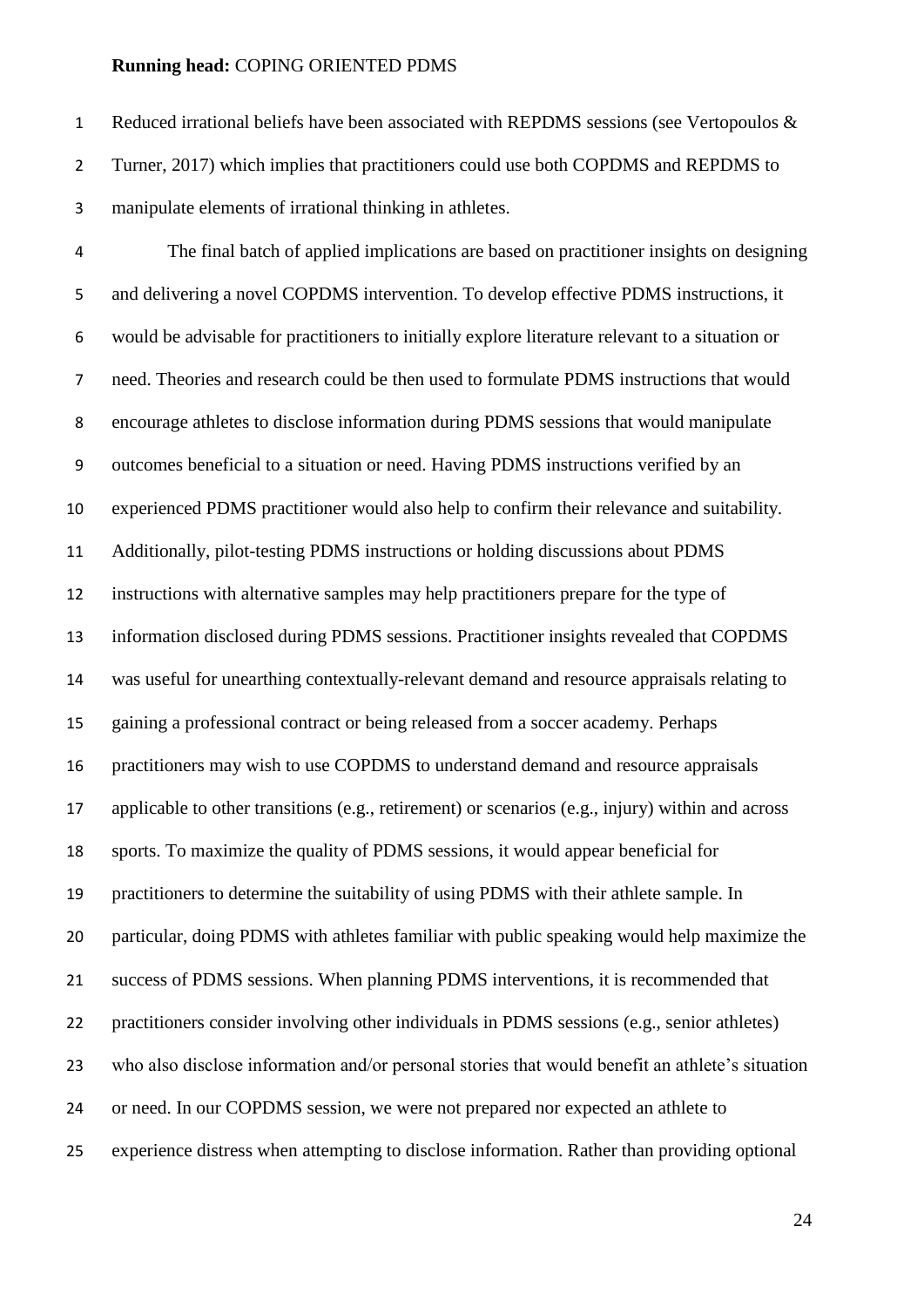support to athletes (see Evans et al., 2013), we argue that practitioners should discuss the content of personal stories with athletes on a one-to-one basis prior to PDMS sessions. Distressed athletes typically display avoidance tendencies (Lee, Orsillo, Roemer, & Allen, 2009) which suggests that athletes distressed about PDMS are unlikely to seek optional support. Providing scheduled support to athletes would therefore enable practitioners to gain a greater understanding of athletes who appear distressed by PDMS and help practitioners prepare and support such athletes through the PDMS experience. We also urge practitioners delivering COPDMS sessions to have support, referral, and follow-up procedures in place given the type of information that could be disclosed during COPDMS sessions. Finally, practitioners seeking to explore the effects and perceptions of PDMS sessions may benefit from agreeing data collection sessions prior to the intervention onset and making them a valued component of the PDMS intervention. Being flexible with data collection methods would be advisable given that contextual factors (e.g., time constraints) may mean certain types of data (e.g., qualitative data generated from semi-structured interviews) are not feasible to collect.

### **Limitations and Ideas for Future Research**

 In this paper, we have provided athlete and practitioner insights relating to a novel COPDMS intervention. To advance knowledge, future researchers could explore the effects of COPDMS for preparing to gain a professional contract or being released from a sporting organization by measuring coping, stress-related, and transitional outcomes at pre-COPDMS 21 and post-COPDMS intervention phases. For example, future researchers could measure an athlete's readiness for an anticipated transition across a COPDMS intervention. To further document the efficacy of COPDMS for coping, data are needed to confirm whether future- oriented coping strategies communicated within our COPDMS session were prompted by COPDMS or were already instigated prior to our intervention. Future researchers could also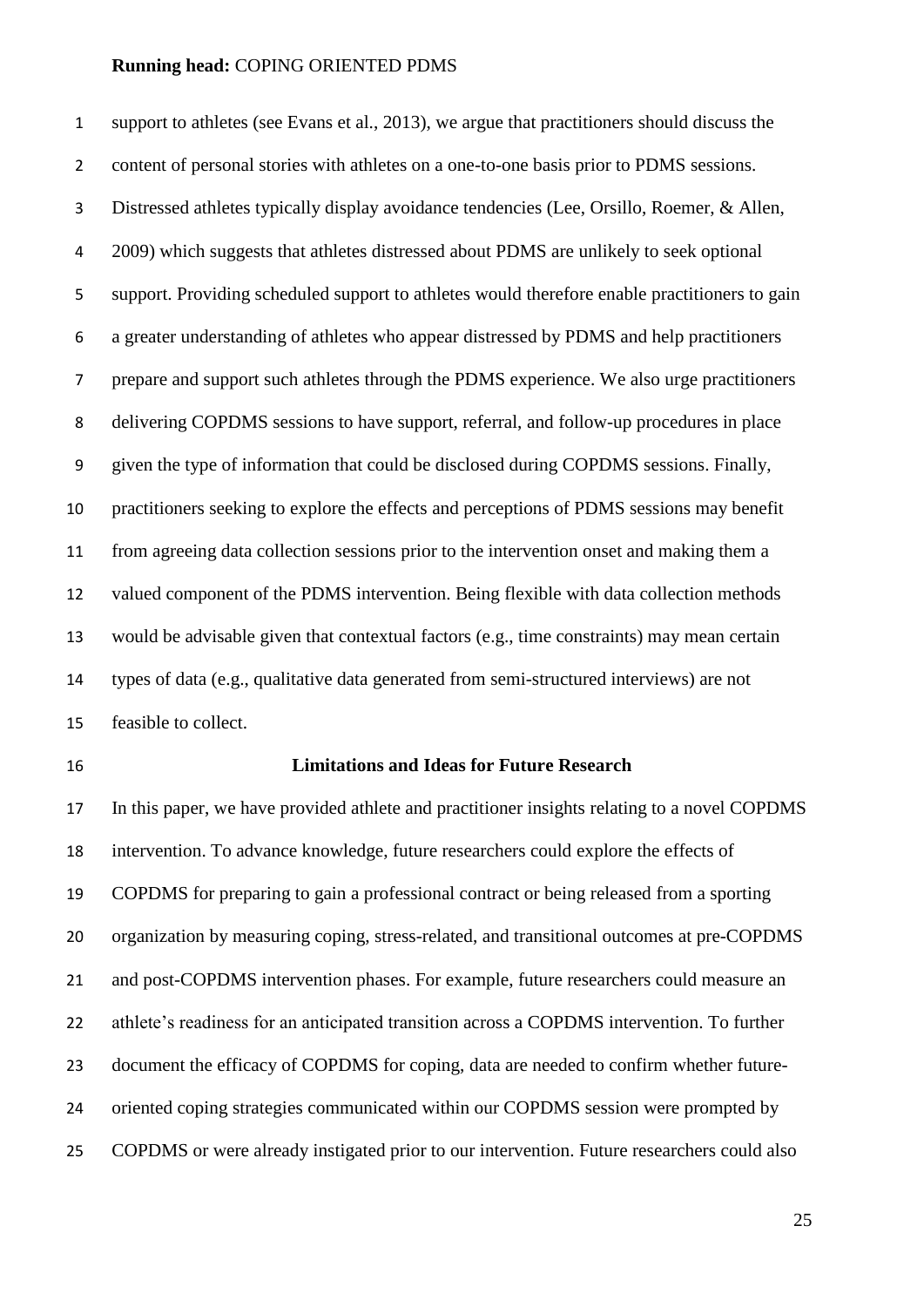explore perceptions of participating in COPDMS by using qualitative methodologies such as 2 social validation (see Evans et al., 2013). Future researchers seeking to confirm the effects of COPDMS may benefit from implementing a single-case research methodology (see Barker et al., 2011) where the delivery of COPDMS is staggered over time across multiple groups. Each PDMS group would receive the same COPDMS intervention with any replicated intervention effects improving intervention efficacy. Employing single-case research methodologies would overcome the ethical dilemma of withholding a potentially useful intervention in a control group. Future researchers could alternatively use a crossover design by randomly assigning two groups of athletes to complete COPDMS and an alternative coping intervention. Using random assignment in future research would overcome potential selection bias associated with our intervention whilst completing COPDMS and an alternative coping intervention would enable the efficacy of varying coping interventions to be compared. The practitioner delivering a PDMS intervention as part of a randomized crossover design study could be blinded to the specific PDMS outcomes being measured to restrict demand characteristics.

### **Conclusion**

 In this paper, we developed and delivered a novel COPDMS intervention for soccer athletes approaching a time where they would either secure a professional contract or be released from their soccer academy. To this end, our COPDMS session provided a medium for athletes to communicate a range of demand and resource appraisals pertinent to gaining a professional contract or being released. The many athlete and practitioner insights provided highlight the idiosyncrasies associated with our COPDMS intervention which can inform future researchers and practitioners in their use of PDMS in sport. The range of implications arising from athlete and practitioner insights ultimately provides practitioners with useful guidance when seeking to design and deliver bespoke PDMS interventions in sport.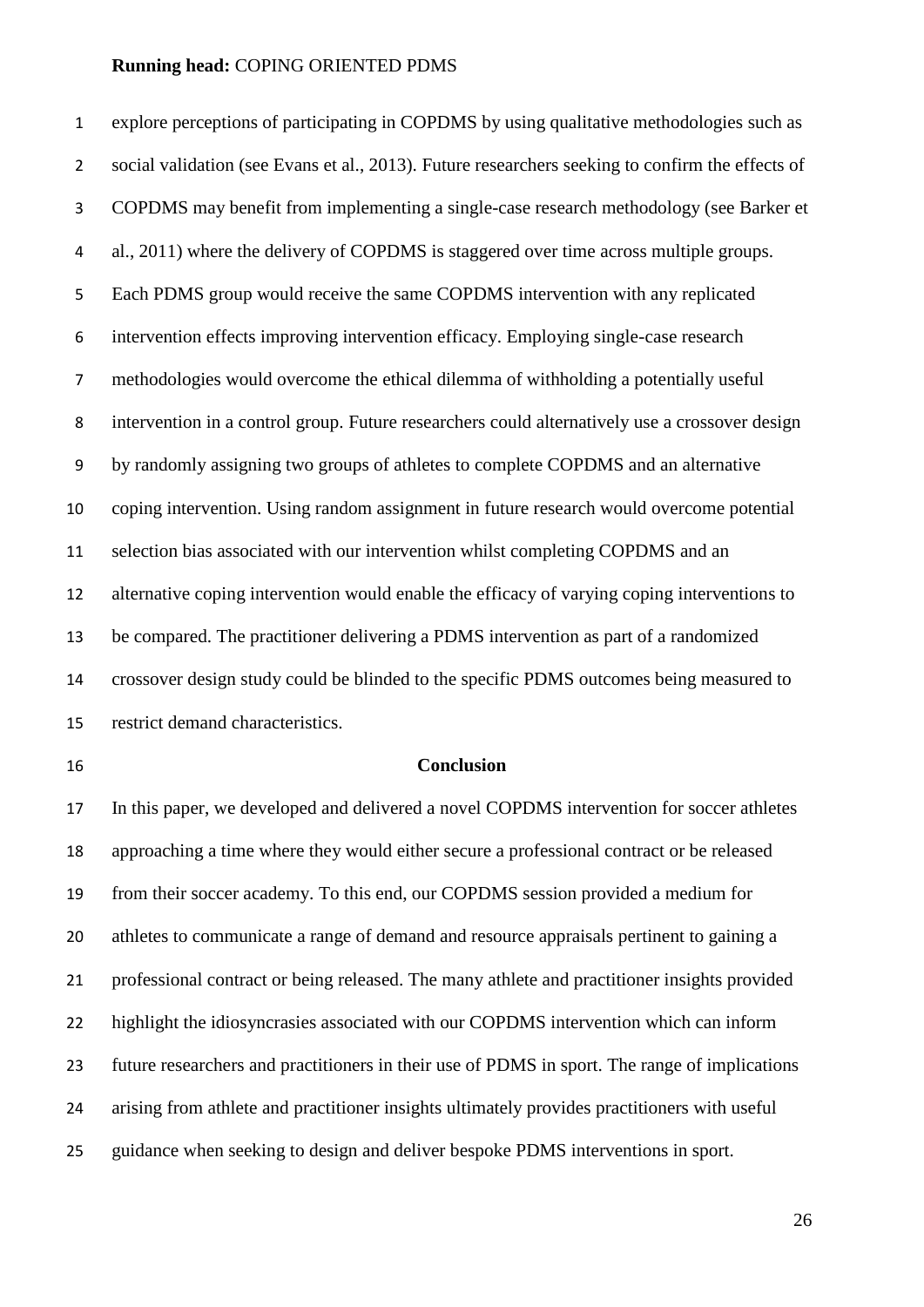| $\mathbf{1}$   | <b>References</b>                                                                         |
|----------------|-------------------------------------------------------------------------------------------|
| $\overline{2}$ | Aspinwall, L. G., & Taylor, S. E. (1997). A stitch in time: Self-regulation and proactive |
| 3              | coping. Psychological Bulletin, 121(3), 417-436. doi: 10.1037/0033-                       |
| 4              | 2909.121.3.417                                                                            |
| 5              | Bandura, A. (1997). Self-efficacy: The exercise of control. New York: Freeman.            |
| 6              | Barker, J. B., Evans, A. L., Coffee, P., Slater, M. J., & McCarthy, P. J. (2014).         |
| $\overline{7}$ | Consulting on tour: A dual-phase Personal-Disclosure Mutual-Sharing                       |
| 8              | intervention and group functioning in elite youth cricket. The Sport                      |
| 9              | Psychologist, 28(2), 186-197. doi: 10.1123/tsp.2013-0042                                  |
| 10             | Barker, J., McCarthy, P., Jones, M., & Moran, A. (2011). Single-case research methods     |
| 11             | in sport and exercise psychology. New York: Routledge.                                    |
| 12             | Cerin, E. (2003). Anxiety versus fundamental emotions as predictors of perceived          |
| 13             | functionality of pre-competitive emotional states, threat, and challenge in               |
| 14             | individual sports. Journal of Applied Sport Psychology, 15(3), 223-238. doi:              |
| 15             | 10.1080/10413200305389                                                                    |
| 16             | Chalabaev, A., Major, B., Cury, F., & Sarrazin, P. (2009). Physiological markers of       |
| 17             | challenge and threat mediate the effects of performance-based goals on                    |
| 18             | performance. Journal of Experimental Social Psychology, 45(4), 991-994. doi:              |
| 19             | 10.1016/j.jesp.2009.04.009                                                                |
| 20             | Dryden, W. (2006). Counselling in a nutshell. London: Sage.                               |
| 21             | Dunn, J. G. H., & Holt, N. L. (2004). A qualitative investigation of a Personal-          |
| 22             | Disclosure Mutual-Sharing team building activity. The Sport Psychologist,                 |
| 23             | 18(4), 363-380. doi: 10.1123/tsp.18.4.363                                                 |
| 24             | Evans, A. L., Slater, M. J., Turner, M. J., & Barker, J. B. (2013). Using Personal-       |
| 25             | Disclosure Mutual-Sharing to enhance group functioning in a professional                  |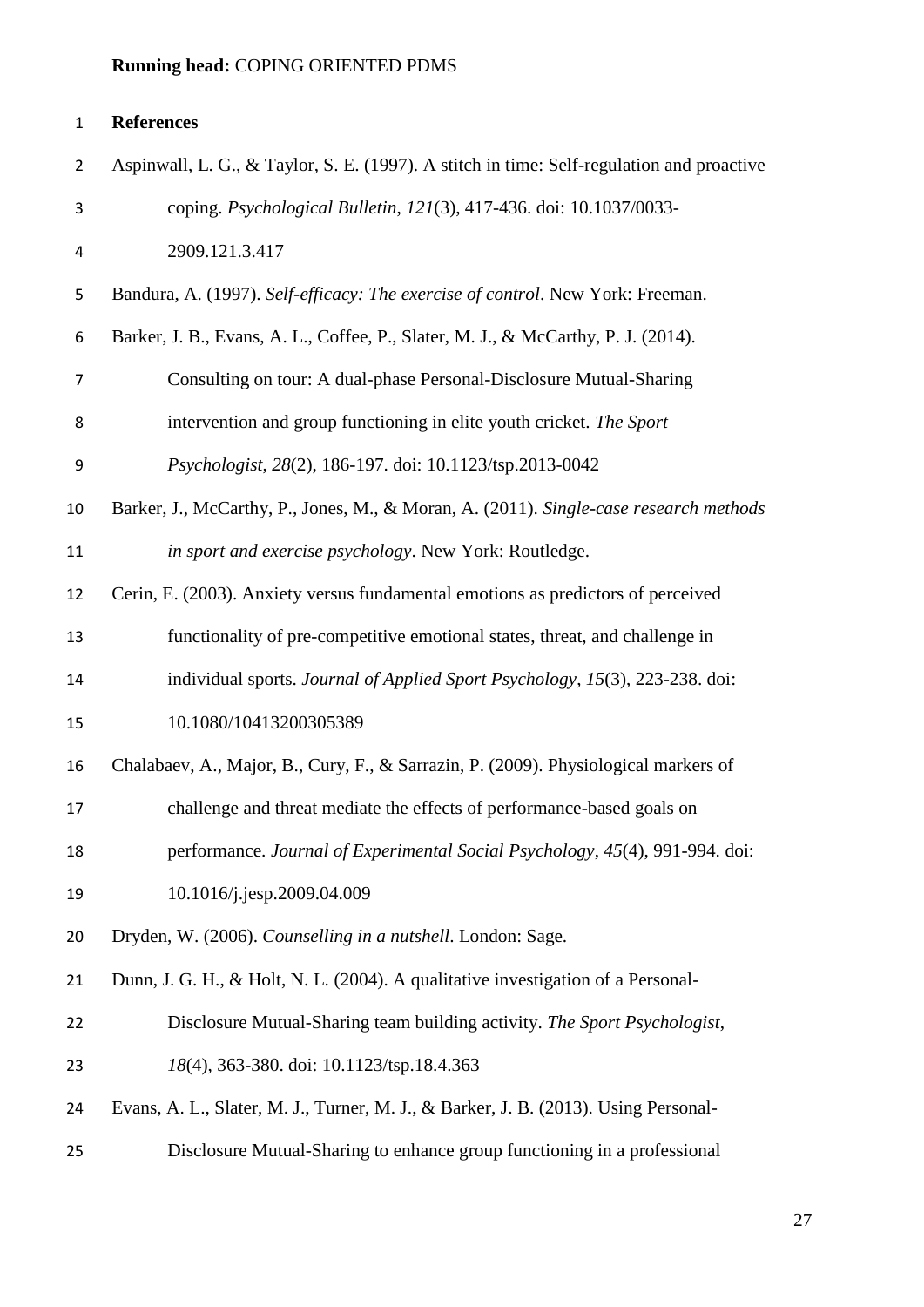| $\mathbf{1}$   | soccer academy. The Sport Psychologist, 27(3), 233-243. doi:                              |
|----------------|-------------------------------------------------------------------------------------------|
| 2              | 10.1123/tsp.27.3.233                                                                      |
| 3              | Finn, J., & McKenna, J. (2010). Coping with academy-to-first-team transitions in elite    |
| 4              | english male team sports: The coaches' perspective. International Journal of              |
| 5              | Sports Science & Coaching, 5(2), 257-279.                                                 |
| 6              | Fletcher, D., & Sarkar, M. (2012). A grounded theory of psychological resilience in       |
| $\overline{7}$ | Olympics champions. Psychology of Sport and Exercise, 13(5), 669-678. doi:                |
| 8              | 10.1016/j.psychsport.2012.04.007                                                          |
| 9              | Furmack, T., Tillfors, M., Everz, P.O., Marteinsdottir, I., Gefvert, O., & Fredrikson, M. |
| 10             | (1999). Social phobia in the general population: Prevalence and                           |
| 11             | sociodemographic profile. Social Psychiatry and Psychiatric Epidemiology,                 |
| 12             | 34(8), 416-424. doi: 10.1007/s001270050163                                                |
| 13             | Harwood, C., Drew, A., & Knight, C. J. (2010). Parental stressors in professional youth   |
| 14             | football academies: A qualitative investigation of specialising stage parents.            |
| 15             | Qualitative Research in Sport and Exercise, 2, 39-55. doi:                                |
| 16             | 10.1080/19398440903510152                                                                 |
| 17             | Holt, N. L., Berg, K-J., & Tamminen, K. A. (2007). Tales of the unexpected. Research      |
| 18             | Quarterly for Exercise and Sport, 78(2), 117-132. Doi:                                    |
| 19             | 10.1080/02701367.2007.10599409                                                            |
| 20             | Holt, N. L., & Dunn, J. G. H. (2006). Guidelines for delivering Personal-Disclosure       |
| 21             | Mutual-Sharing team building interventions. The Sport Psychologist, 20(3), 348-           |
| 22             | 367. doi: 10.1123/tsp.20.3.348                                                            |
| 23             | Jarvis, M. (2004). Psychodynamic psychology: Classical theory and contemporary            |
| 24             | research. London: Thomson Learning.                                                       |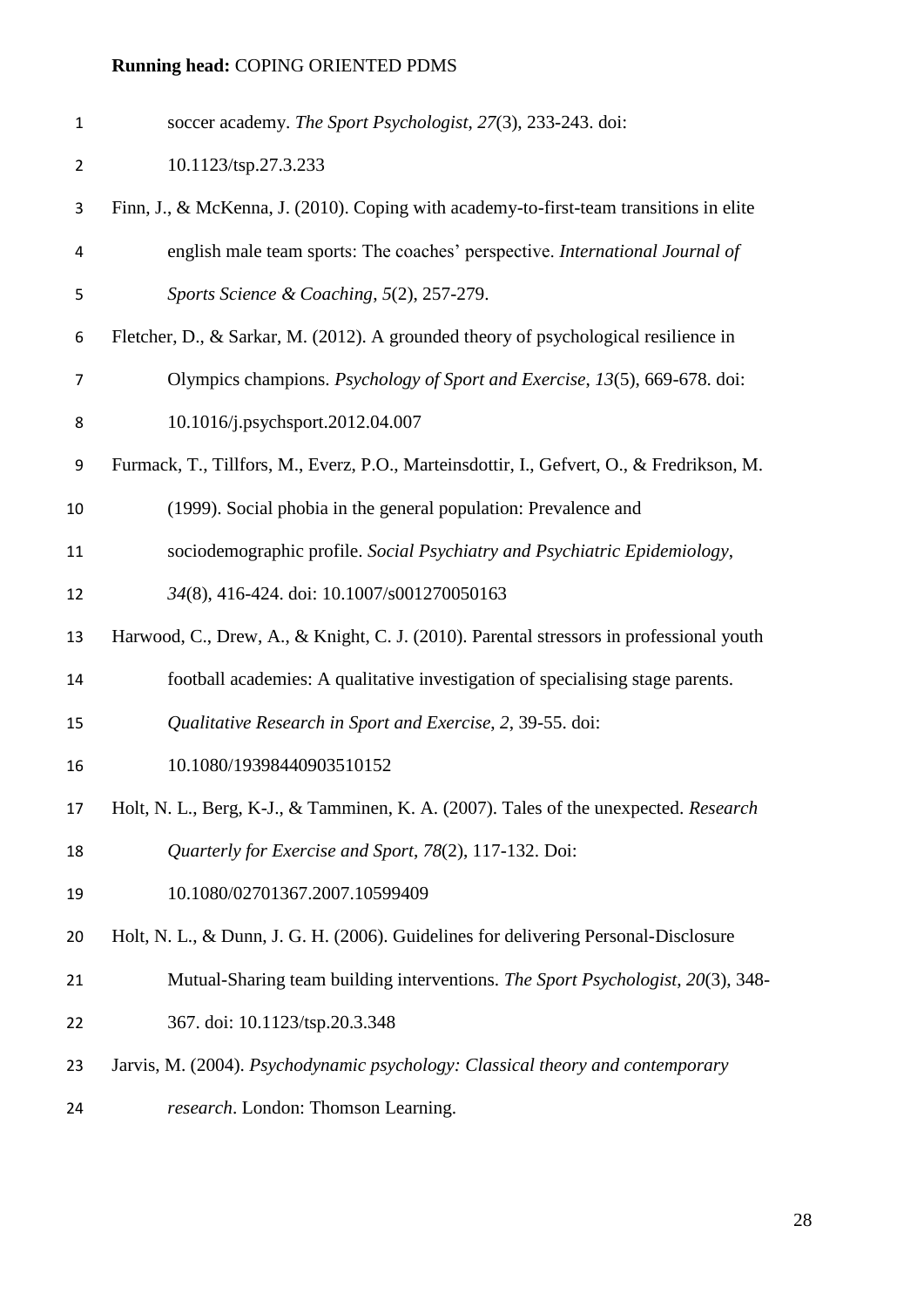| 1  | Jones, M., Meijen, C., McCarthy, P. J., & Sheffield, D. (2009). A theory of challenge    |
|----|------------------------------------------------------------------------------------------|
| 2  | and threat states in athletes. International Review of Sport and Exercise                |
| 3  | Psychology, 2(2), 161-180. doi: 10.1080/17509840902829331                                |
| 4  | Lazarus, R. S. (1999). Stress and emotion: A new synthesis. New York: Springer.          |
| 5  | Lee, J. K., Orsillo, S. M., Roemer, L., & Allen, L. B. (2009). Distress and avoidance in |
| 6  | Generalized Anxiety Disorder (GAD): Exploring the relationships with                     |
| 7  | intolerance of uncertainty and worry. Cognitive Behaviour Therapy, 39(2), 126-           |
| 8  | 136. doi: 10.1080/16506070902966918                                                      |
| 9  | McDonough, M. H., Hadd, V., Crocker, P. E., Holt, N. L., Tamminen, K. A., &              |
| 10 | Schonert-Reichl, K. (2013). Stress and coping among adolescents across a                 |
| 11 | competitive season. The Sport Psychologist, 27(2), 143-155. doi:                         |
| 12 | 10.1123/tsp.27.2.143                                                                     |
| 13 | Nicholls, A. R., Holt, N. L., & Polman, R. C. J. (2005). A phenomenological analysis of  |
| 14 | coping effectiveness in golf. The Sport Psychologist, 19(2), 111-130. doi:               |
| 15 | 10.1123/tsp.19.2.111                                                                     |
| 16 | Nicholls, A. R., Holt, N. L., Polman, R. C. J., & Bloomfield, J. (2006). Stressors,      |
| 17 | coping, and coping effectiveness among professional rugby union players. The             |
| 18 | Sport Psychologist, 20(3), 314-329. doi: 10.1123/tsp.20.3.314                            |
| 19 | Puente-Díaz, R. (2012). The effect of achievement goals on enjoyment, effort,            |
| 20 | satisfaction and performance. International Journal of Psychology, 47(2), 102-           |
| 21 | 110. doi: 10.1080/00207594.2011.585159                                                   |
| 22 | Pummell, B., Harwood, C., & Lavallee, D. (2008). Jumping to the next level: A            |
| 23 | qualitative examination of within-career transition in adolescent event riders.          |
| 24 | Psychology of Sport and Exercise, 9(4), 427-447. doi:                                    |
| 25 | 10.1016/j.psychsport.2007.07.004                                                         |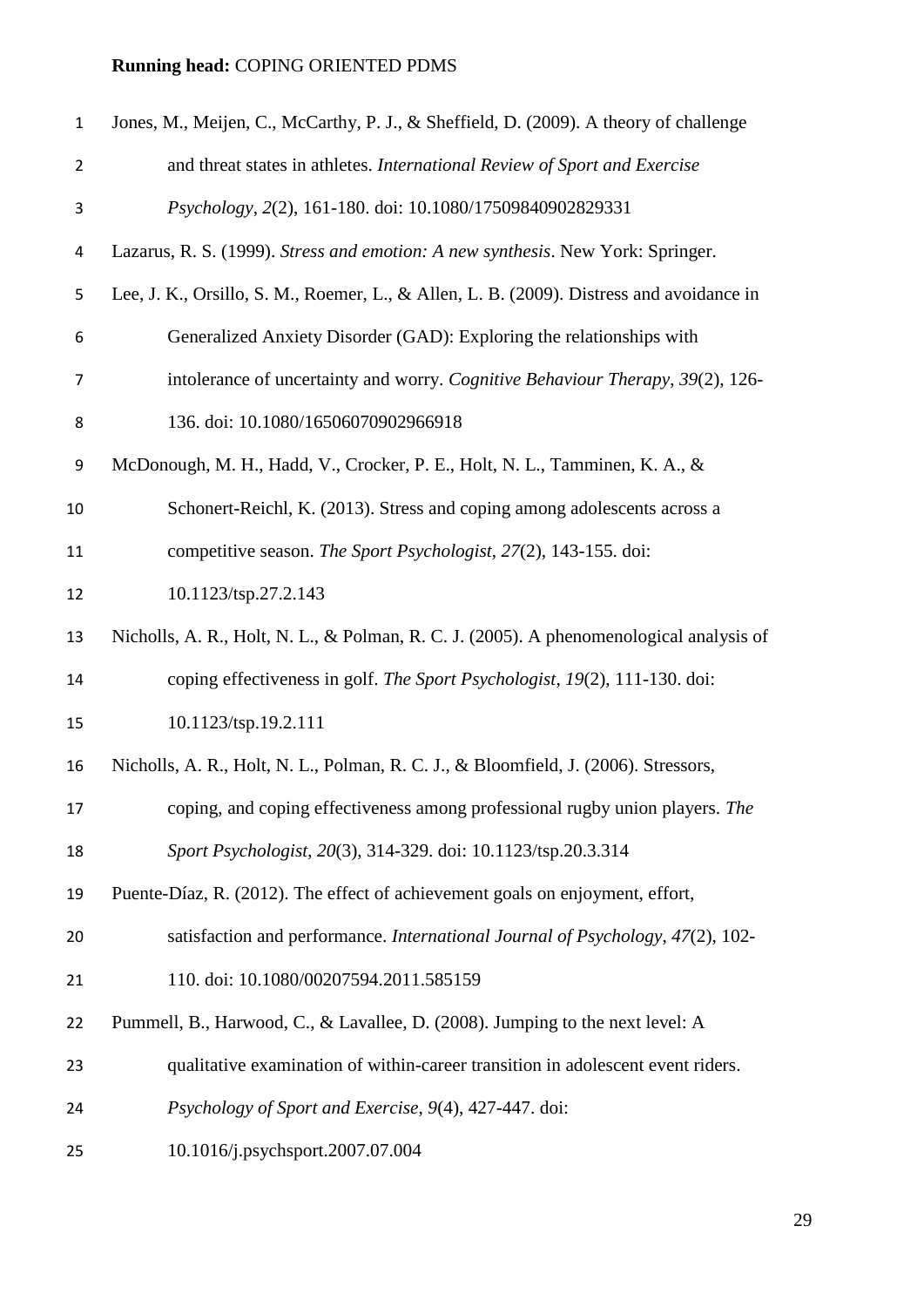| $\mathbf{1}$ | Ribner, N. G. (1974). Effects of an explicit group contract on self-disclosure and group   |
|--------------|--------------------------------------------------------------------------------------------|
| 2            | cohesiveness. Journal of Counselling Psychology, 21(2), 116-120. doi:                      |
| 3            | 10.1037/h0036195                                                                           |
| 4            | Rogers, C. R. (1951). Client-centered therapy: Its current practice, implications and      |
| 5            | theory. London: Constable.                                                                 |
| 6            | Sagar, S. S., Busch, B. K., & Jowett, S. (2010). Success and failure, fear of failure, and |
| 7            | coping responses of adolescent academy football players. Journal of Applied                |
| 8            | Sport Psychology, 22(2), 213-230. doi: 10.1080/10413201003664962                           |
| 9            | Seligman, M. E. P., Steen, T. A., Park, N., & Peterson, C. (2005). Positive psychology     |
| 10           | progress: Empirical validation of interventions. American Psychologist, 60(5),             |
| 11           | 410-421. doi: 10.1037/0003-066X.60.5.410                                                   |
| 12           | Stambulova, N. (2003). Symptoms of a crisis-transition: A grounded theory study. In N.     |
| 13           | Hassmen (Ed.), Svensk Idrottspykologisk Förening (pp. 97-109). Örebro                      |
| 14           | University Press.                                                                          |
| 15           | Stambulova, N., Alfermann, D., Statler, T., & Côté, J. (2009). ISSP position stand:        |
| 16           | Career development and transitions of athletes. International Journal of Sport             |
| 17           | and Exercise Psychology, 7(4), 395-412. doi: 10.1080/1612197X.2009.9671916                 |
| 18           | Tamminen, K. A., & Holt, N. L. (2010). Female adolescent athletes' coping: A season-       |
| 19           | long investigation. Journal of Sports Sciences, 28(1), 101-114. doi:                       |
| 20           | 10.1080/02640410903406182                                                                  |
| 21           | Turner, M., & Barker, J. B. (2013). Examining the efficacy of Rational-Emotive             |
| 22           | Behavior Therapy (REBT) on irrational beliefs and anxiety in elite youth                   |
| 23           | cricketers. Journal of Applied Sport Psychology, 25(1), 131-147. doi:                      |
| 24           | 10.1080/10413200.2011.574311                                                               |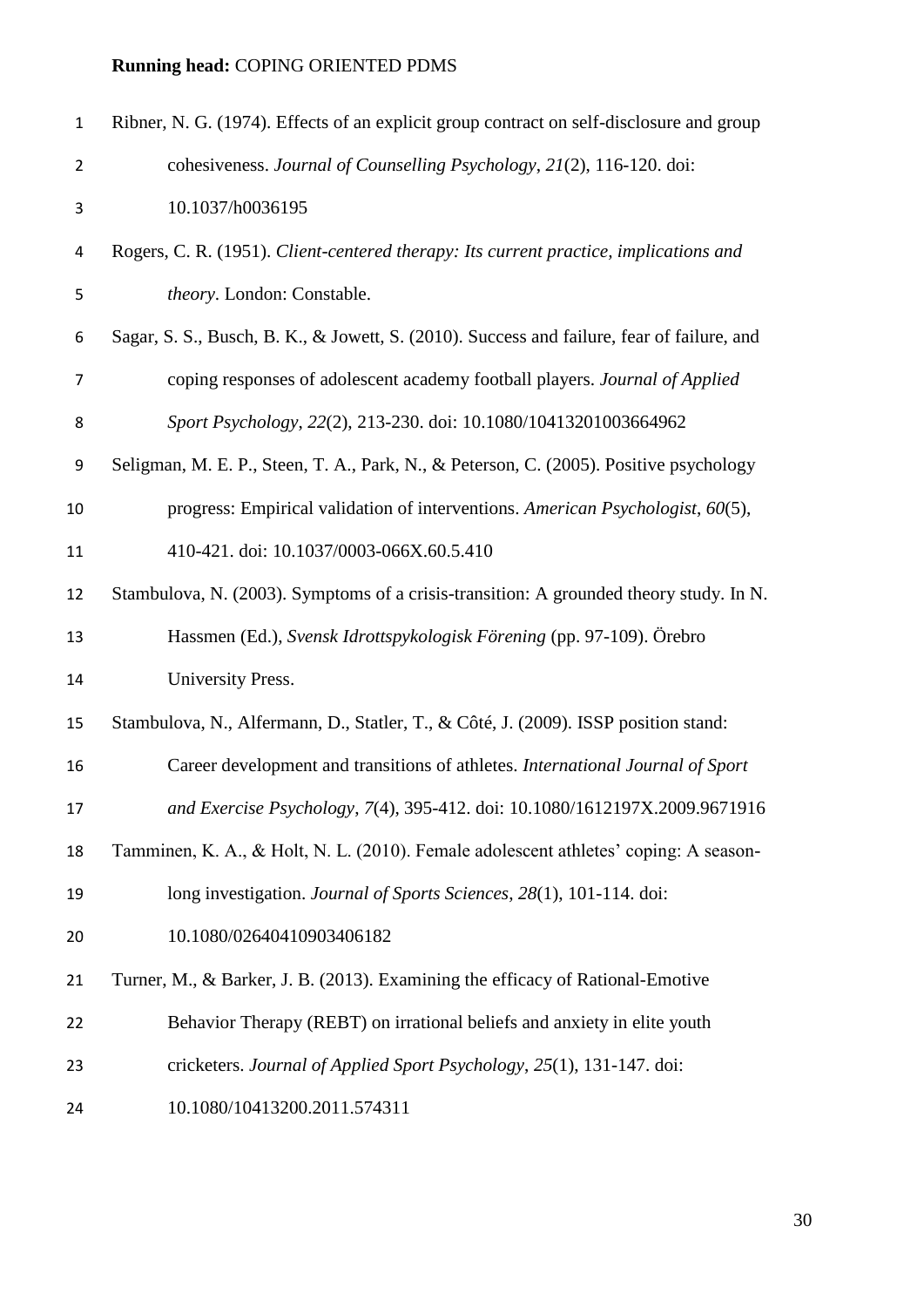| $\mathbf{1}$   | Vertopoulos, E., & Turner, M. J. (2017). Examining the effectiveness of a Rational   |
|----------------|--------------------------------------------------------------------------------------|
| $\overline{2}$ | Emotive Personal-Disclosure Mutual-Sharing (REPDMS) intervention on the              |
| 3              | irrational beliefs and rational beliefs of Greek adolescent athletes. The Sport      |
| 4              | Psychologist. doi: 10.1123/tsp.2016-0071                                             |
| 5              | Windsor, P. M., Barker, J., & McCarthy, P. (2011). Doing sport psychology: Personal- |
| 6              | Disclosure Mutual-Sharing in professional soccer. The Sport Psychologist,            |
| 7              | 25(1), 94-114. doi: 10.1123/tsp.25.1.94                                              |
| 8              |                                                                                      |
| 9              |                                                                                      |
| $10\,$         |                                                                                      |
| 11             |                                                                                      |
| 12             |                                                                                      |
| 13             |                                                                                      |
| 14             |                                                                                      |
| 15             |                                                                                      |
| 16             |                                                                                      |
| 17             |                                                                                      |
| 18             |                                                                                      |
| 19             |                                                                                      |
| 20             |                                                                                      |
| 21             |                                                                                      |
| 22             |                                                                                      |
| 23             |                                                                                      |
| 24             |                                                                                      |
| 25             |                                                                                      |